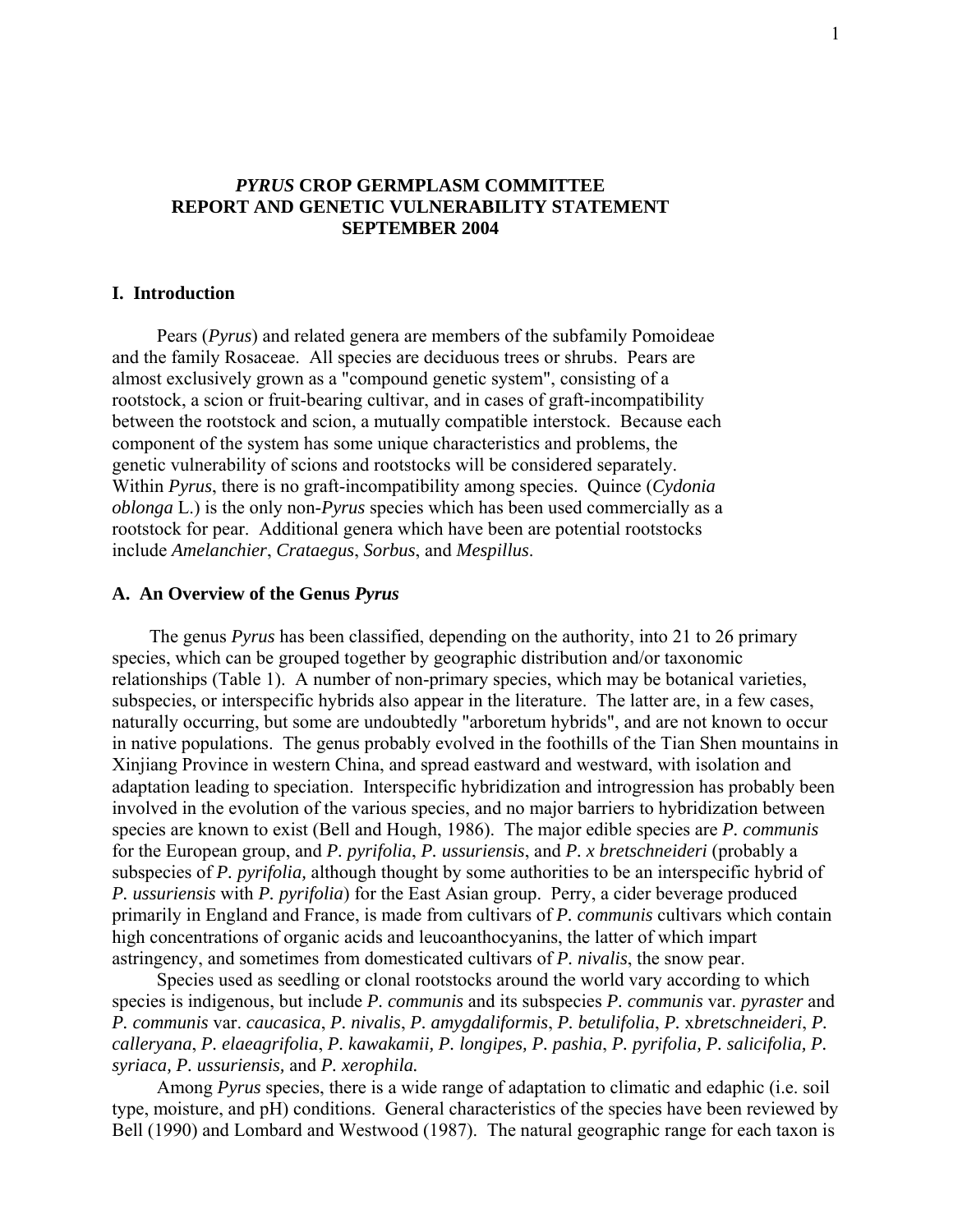contained in the GRIN taxonomy database. The areas identified as also, presumably, the centers of genetic diversity.

## **B. An Overview of Related Rootstock Genera**

 One species of quince, *Cydonia oblonga* L., is used as a rootstock for pear. It is native to Iran, the Caucasus Mountains of Armenia, Azerbaijan, Georgia, and the Russian Federation, and Turkmenistan, and is naturalized elsewhere in Western Asia and southern Europe. It is adapted to regions with an annual rainfall of more than 800 mm, with regular summer rains, being somewhat drought sensitive because of a shallow root system. Optimum mean temperature should be about 15°C. The genus is moderately to highly tolerant of low soil pH, but high pH causes chlorosis due to poor uptake of iron. Because of graft-incompatibility with most *Pyrus* scion cultivars, chlorosis induced on high pH soils, poor cold hardiness, and susceptibility to fire blight, use of quince rootstocks is not favored, and most current breeding efforts are focused within *Pyrus.*

## **C. An Overview of the Industry**

Annual average pear fruit production in the United States from 2001 through 2003 was estimated at approximately 836,000 metric tons, or 4.9% of the world production of all pears and 10.7% of European pears (*P. communis*), ranking  $2<sup>nd</sup>$  among all nations in European pear production and 3<sup>rd</sup> for all pears (O'Rourke, 2004). This represents a 0.8% decrease since 1989-1991, although world production of European pears has increased 12.9% in the same period. When production of Asian species is included, world pear production has increased 78.4%, primarily due to a 253% increase in production by China (PRC). Pear production within the US ranks third among temperate tree fruit crops, after apples and peaches/nectarines. The seasonal average price for US fresh fruit was \$288 per ton, for a total value for the utilized portion of production (917,577 tons) of \$264 million, representing 3.2 % of the total value of all US non-citrus tree fruit crops (USDA-NASS, 2004).

 The amount of fresh market pears in 2003 (564,350 tons) was much greater than the amount of processed pears (357,100 tons). Of the processed pears, almost all are canned; small amounts are pureed for baby food, dried, or juiced for use in pure or blended fruit juices, or in perry (i.e. pear cider) and wine products. 'Bartlett' is the cultivar used for canned halves, puree, and most pear juice and nectar, while the minor cultivars 'Winter Nelis' and 'Beurre Hardy', which are sometimes planted as pollinators in 'Bartlett' orchards, are used in fruit cocktail. Per capita consumption of canned pears has steadily decreased over the past 20 years, while consumption of fresh pears, which peaked in 1995-97, has declined slightly.

 The United States exported an average of 176,416 metric tons of pears from 2000- 2002, reflecting over a two-fold increase from 1982. Over 93% of these were exported as fresh pears. Imports of fresh pears totaled 83,838 metric tons, reflecting a substantial increase in the last decade. The industry is faced with increasing competition in late winter through early summer from imports from the southern hemisphere, primarily 'Bartlett' and 'Packham's Triumph' from Chile, Argentina, and South Africa, and 'Beurré d'Anjou' from Argentina. New Zealand exports of 'Taylor's Gold', a russeted mutation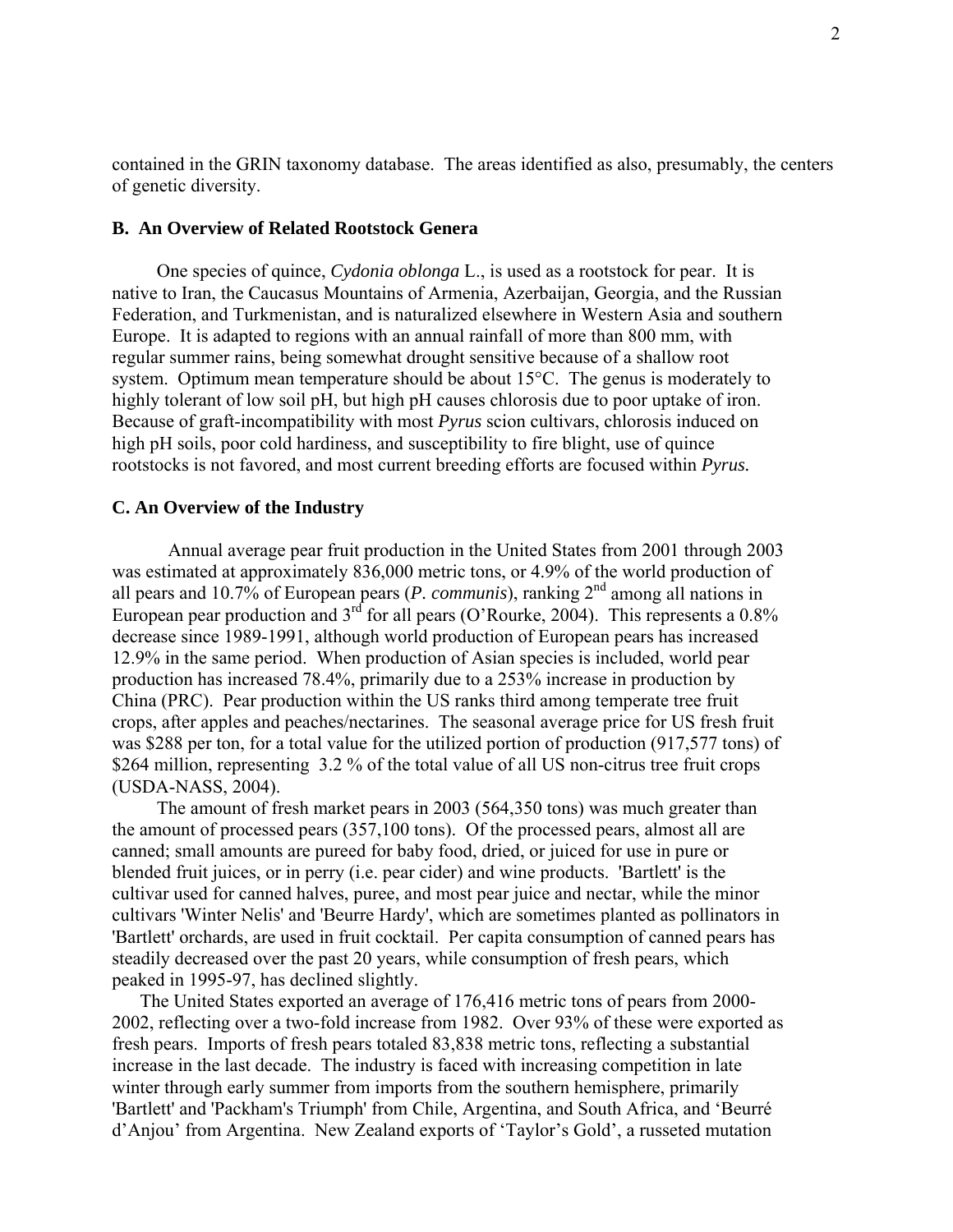of 'Doyenne du Comice' are increasing, as are nashi, or Asian pears.

The United States ranked  $2<sup>nd</sup>$  in the 1993/94 growing season among countries producing the European dessert pear, while Italy, which produced nearly one million metric tons, ranked first. The Peoples Republic of China (PRC) produced almost as much as Italy, although their production is almost exclusively of Asian species of pear.

 There were at least 80,801 acres planted to pears for commercial production in the United States in 2002, of which 71,483 were bearing fruit. There has been a decrease of 773 acres since 1997 (USDA-NASS, 2002). Large scale commercial production is concentrated in Washington (48%), California (25%), and Oregon (23%), with New York (1.7%), Pennsylvania (0.6%), and Michigan (0.5%) contributing progressively smaller amounts. The three Pacific coast states accounted for 96% of the total reported US production in 2003. These data reflect estimates of commercial production only from the 9 states included in the annual USDA agricultural statistics reports (USDA-NASS, 2004), and thus underestimate the actual total national production. The 2002 Census of Agriculture (USDA-NASS, 2002) states that Washington accounts for 38% of the total acreage, California for 25.2%, Oregon for 24.8%, and New York for 2.5%, and all states but Hawaii reported farms growing pears. Organic production accounts for an estimated 3.5% of US pear acreage.

 Specific information on production of pear rootstocks and trees by the nursery industry is not readily available.

## **II. Present Germplasm Activities**

National Clonal Germplasm Repository. This facility of the NPGS, located in Corvallis, Oregon is the sole site for preservation activities for *Pyrus* and genera used or potentially useful as rootstocks (*Cydonia oblonga* L., *Amelanchier* sp., *Crataegus* sp., *Sorbus* sp., and *Pyronia vetchii*). The collection contains a total of 2,019 accessions of *Pyrus*, representing 26 primary species, 4 subspecies, and 5 interspecific hybrids. A total of 934 accessions are *P. communis*. Twelve taxa are represented by five or fewer accessions, and six are represented by single accessions. The collection consists of 1633 clonal accessions maintained as trees, and 289 accessions in the form of seed. The later are mainly wild-collected seed of natural populations of various species.

 Germplasm was initially acquired from existing collections of Oregon State University, U. S. public breeding programs, and other domestic and Canadian sources. Foreign germplasm collections and explorations have become increasingly important sources for acquisition. Clonal germplasm which has virus-free phytocertification approved by USDA-APHIS can be imported from Canada, England, Germany, France, Netherlands, and Belgium under post-entry permits without passing through the joint USDA/APHIS indexing program. Characterization data are collected to verify identity and to provide basic descriptive information. Limited evaluation of traits that can be observed in the orchard are also being carried out. Research on micropropagation and cryopreservation of meristems supports the preservation function of the repository. The facility has the capability of indexing and producing virus-free clones through thermotherapy. A total of 81% of clonal accessions from domestic sources have been tested for common latent viruses, and 9% have undergone thermotherapy to produce virus-free clones. A small number of quarantined accessions have been indexed and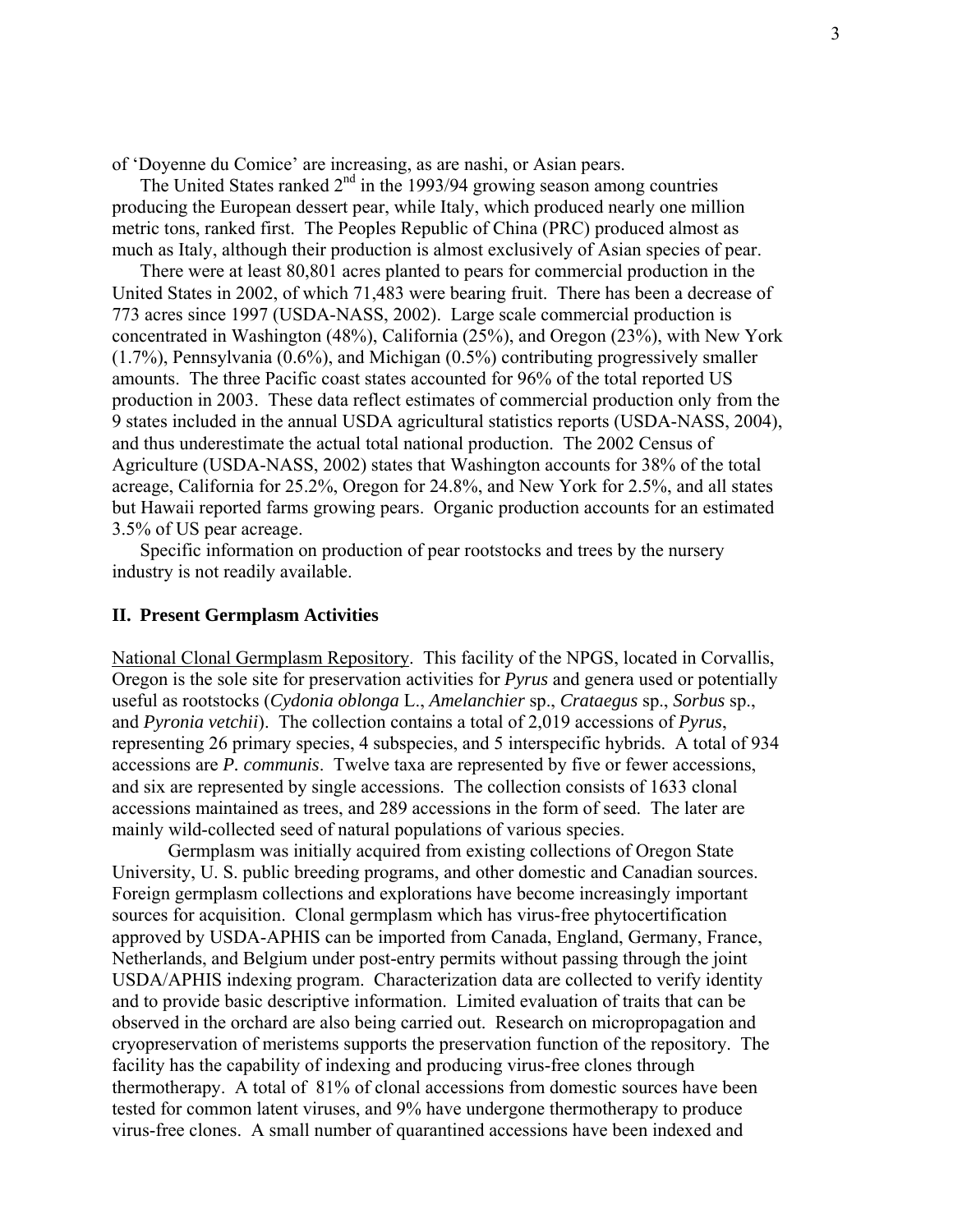passed through thermotherapy under a special permit from APHIS.

 On-site backup for 164 accessions is provided as in vitro shoot cultures. Off-site backup is provided for 177 accessions at the National Center for Genetic Resources Preservation in Fort Collins, Colorado. These accessions are preserved in vitro as meristems. No backup is provided for most of the collection (2,098 of a total of 2,283 accessions in NPGS). The collection at NCGR-Corvallis consists of single trees of each clonal accession, most of which are in an orchard plots. A total of 339 non-winter hardy accessions are maintained in a screenhouse. Details about the management of the collection are available in the repository annual report through their website (www.arsgrin.gov/cor).

National Plant Germplasm Quarantine Center (NPGQC). Introduction of germplasm subject to quarantine and indexing for prohibited viruses and other disease etiologic agents are performed at the USDA's National Plant Germplasm Quarantine Center (NPGQC) at Beltsville, Maryland. This facility is jointly staffed by APHIS and ARS. The ARS personnel constitute the Plant Germplasm Quarantine Office (PGQO), a unit of the Fruit Laboratory, Plant Science Institute, Beltsville Agricultural Research Center. Thermotherapy of virus-infected accessions is part of the responsibility of this laboratory.

The National Research Support Project No. 5 (NRSP5) serves as an importation site for small numbers of commercial cultivars, or potentially commercial germplasm, which require quarantine and indexing. The collection serves as a repository of virus-free budwood of domestic and foreign cultivars of interest for commercial production. Budwood and seed has been distributed for a nominal fee, but for foreign cultivars, importation, indexing, and thermotherapy service is provided on a fee-for-service basis. The project is located at Washington State University's Irrigated Agriculture Research and Extension Center in Prosser, Washington, is staffed by university personnel, and receives funding from USDA-CSREES through state agricultural experiment stations. However, continued CSREES funding has been recommended for phase-out.

Breeding and Germplasm Evaluation Programs. Evaluation and enhancement activities have traditionally been part of breeding programs. Breeding programs maintain working collections which change in composition with the needs of the program. Only those characteristics of immediate interest to the breeder are usually evaluated. At various times, several state universities conducted pear breeding programs, but all have been officially terminated. Purdue University is still evaluating a small number of selections. The principle goal of most of these programs was the development of fire blight resistant cultivars for the eastern and southern states, or winter hardy cultivars for the northern plains states.

 The only large scale breeding program in this country is that of the U. S. Department of Agriculture's Agricultural Research Service located at the Appalachian Fruit Research Station in Kearneysville, West Virginia. It is national in scope and objectives, with cooperative test sites for advanced selections in most of the major commercial pear districts in the country. The major objectives of the program are the development of cultivars with improved post-harvest quality and storage life, dual purpose cultivars for fresh and processed markets, and cultivars with resistance to fire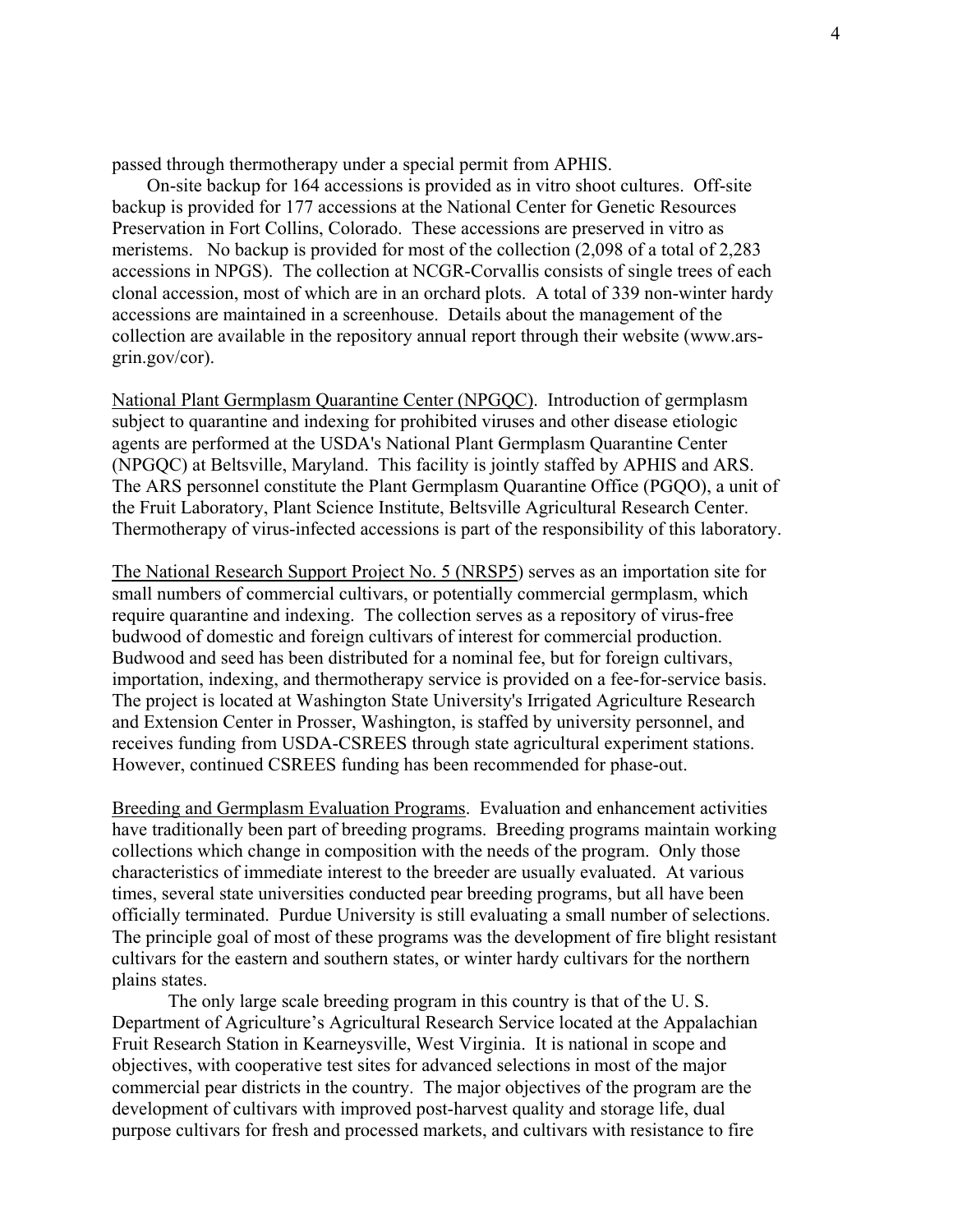blight, pear psylla, Fabraea leaf spot, and pear scab. The principle focus is on European pears, but Asian pears have been incorporated into the program for specific traits, and breeding for Asian and Asian x European hybrid fruit types has been undertaken. This program has evaluated approximately 100 germplasm accessions, primarily from Eastern and Central Europe, for resistance to pear psylla (*Cacopsylla pyricola* Foerster), and is currently evaluating a smaller number of accessions for resistance to Fabraea leaf and fruit spot. The program is investigating genetic diversity and relationships among psylla-resistant and psylla-susceptible European pear cultivars using genetic marker systems.

 There is apparently a very small amount of private breeding activity in the US, especially for Asian pears, but specific information is not readily available. Breeding programs for European pear are active at varying levels in Canada, France, Italy, Norway, Sweden, New Zealand, Australia, Romania, Moldavia, and the Russian Federation. Breeding programs for Asian pears are active in China, Japan, Korea, and New Zealand, and for Asian-European hybrids in New Zealand. Cultivars and selections from most of these programs are available through material transfer agreements that prohibit distribution to third parties.

 There is no rootstock breeding program in the US, although Oregon State University is evaluating a series (i.e. 'Horner' rootstocks) of rootstocks derived from open-pollination of OHxF clones. The NC-140 regional project, "Rootstock and Interstem Effects on Pome and Stone Fruit Trees", evaluates small numbers of new *Pyrus*  rootstocks for commercial potential. Currently, there was a small trial planted in 2002, and plantings of additional rootstocks in 2005 and 2006 are planned. These rootstocks originated in England, Italy, Germany, and South Africa. Active pear rootstock breeding programs are being conducted in England, France, Italy, Sweden, the Soviet Federation, Romania, and several other countries.

## **III. Status of Crop Vulnerability**

### **A. Scion cultivars**

*Degree of Genetic Uniformity*. The degree of genetic uniformity of the standing US crop is extremely high, and thus, pear production in the United States is extremely vulnerable. All of the major cultivars belong to a single species, *Pyrus communis* L. Approximately 50% of commercial production reported to USDA-NASS is accounted for by a single cultivar, 'Bartlett' (syn. 'William's Bon Chretien'). An additional three cultivars, 'Beurre d'Anjou' (34%), 'Beurre Bosc' (10%), and 'Doyenne du Comice' (1%) account for the majority of the remaining production. Thus, 95% of reported commercial US production consists of four cultivars. Red-skinned mutant clones of 'Bartlett', 'Beurre d'Anjou', and 'Clapp's Favorite', in addition to 'Seckel', 'Beurre Hardy', 'Winter Nelis', 'Butirra Precoce Morettini', 'Forelle', 'Packham's Triumph', 'Concorde', 'Nijisseki' (syn. 'Twentieth Century'), and 'Hosui' are each produced in amounts of less than 1% of the national total. Statistics on tree sales indicate that the relative production of 'Beurre d'Anjou' and 'Beurre Bosc', and Asian pears are increasing. The Asian cultivars, such as 'Nijisseki' (syn. 'Twentienth Century'),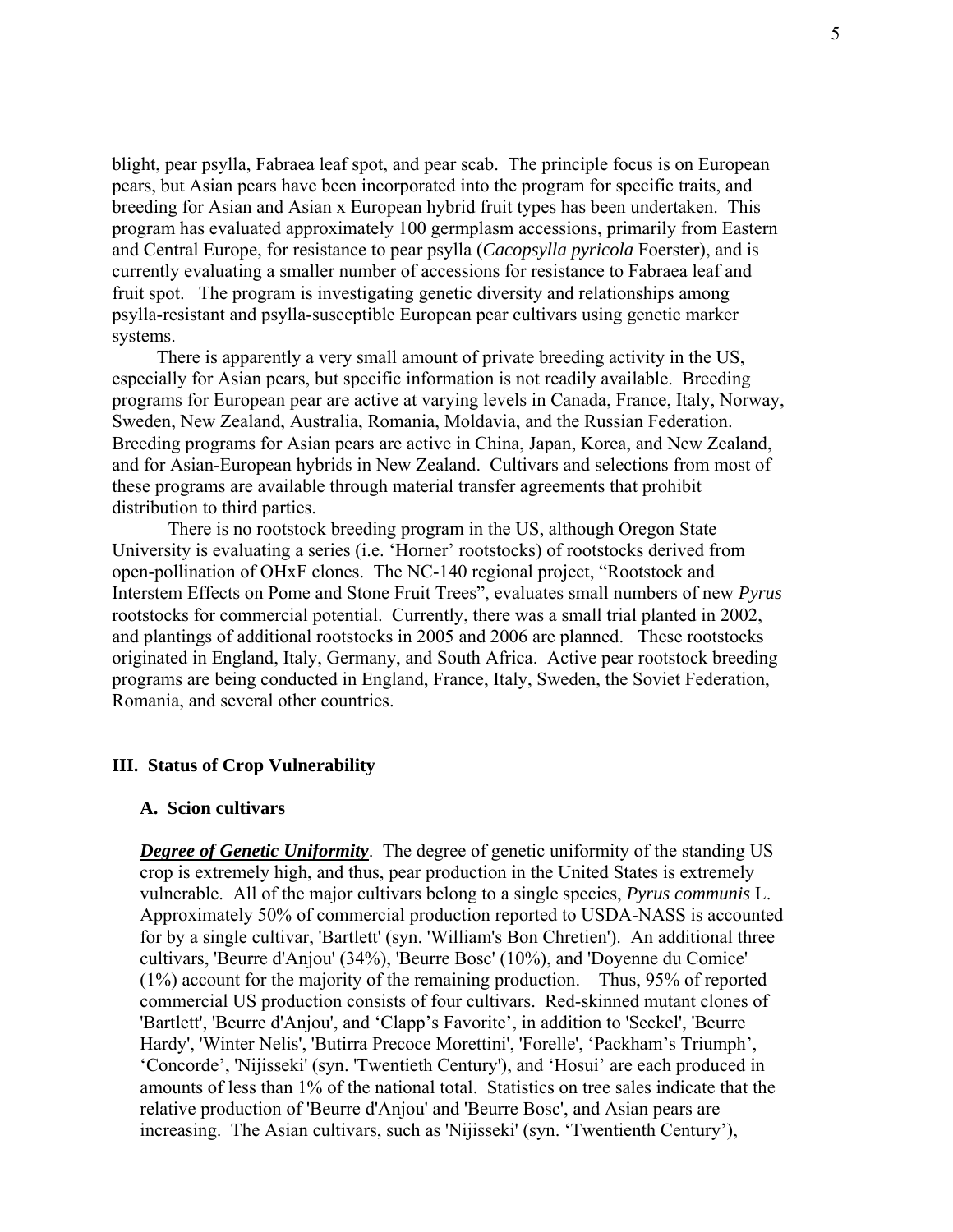'Hosui', 'Chojuro', and 'Shinseiki', belong to the species *Pyrus pyrifolia*. These have accounted for an increasing percentage of pear trees sold for planting in California, and to a lesser extent in Washington, and in the east and southeast during the past ten years. Two less popular cultivars, 'Ya Li' and 'Tsu Li', belong to *P*. x *bretschneideri*, a naturally occurring interspecific hybrid. The Asian cultivars at present appear to have only a limited or niche market, and some market analysts predict that the approximate 5000 acres which are or will be bearing fruit in the next few years could satisfy current large-scale market demand. New red-skinned mutant clones (i.e. "sports") of 'Bartlett' and 'Beurre d'Anjou', and fully russetted mutants of 'Beurre Bosc' are also being planted in increasing numbers because of higher market value. In spite of these trends, 'Bartlett' will continue to be the predominant cultivar, especially because it is the cultivar almost exclusively used for processing. It is unlikely that major changes in production or diversity will occur within the next decade. There are, however, approximately 150 other cultivars offered for sale by US fruit tree nurseries, but many are not suitable for large scale production.

 Molecular studies of genetic diversity and relationships among limited numbers of *P. communis* cultivars have indicated a relatively high degree of genetic similarity, with Dice coefficients of approximately 0.8 (Monte-Corvao et al., 2001), and the degree of similarity among major *P. pyrifolia* cultivars was likewise relatively close (Kimura et al., 2002a; Kimura et al., 2002b).

## *High Impact and Other Risks***.**

 The major cultivars, both European and Asian, are susceptible to a number of potentially destructive diseases and pests. A comprehensive list of evaluation priorities that includes diseases and arthropod pests is given in Table 2.

## **Diseases**

The highest impact diseases are identified and ranked in Table 3. The high impact diseases as well as other diseases of lesser importance are discussed below according to type of pathogen.

 **Fire blight.** This disease, caused by the bacterium *Erwinia amylovora* Burrill (Winslow et al.), has been a major factor in the restriction of large scale commercial production to the drier interior valleys of the Pacific coast states. However, outbreaks have become more serious in recent years even in these areas. Development of strains of the bacterium which are resistant to streptomycin, an antibiotic used to prevent blossom and, to some extent, shoot infections, highlight the vulnerability of the industry. Streptomycin resistance has arisen under the pressure of widespread antibiotic use through selection of mutant bacteria in the Pacific Northwest, Michigan, Missouri, and California. The pathogen may also acquire resistance through transfer of plasmids from other non-pathogenic bacterial species, but this mechanism appears to occur rarely in orchards. Oxytetracycline is an alternative antibiotic, but is likewise, not as effective as streptomycin. Copper compounds used as dormant and delayed dormant sprays can reduced inoculum levels, and hence, reduce the risk of subsequent blossom infection. Biological control agents, such as *Pseudomonas fluorescens* A506 (Blight Ban) and *Erwinia herbicola* C9-1, are not as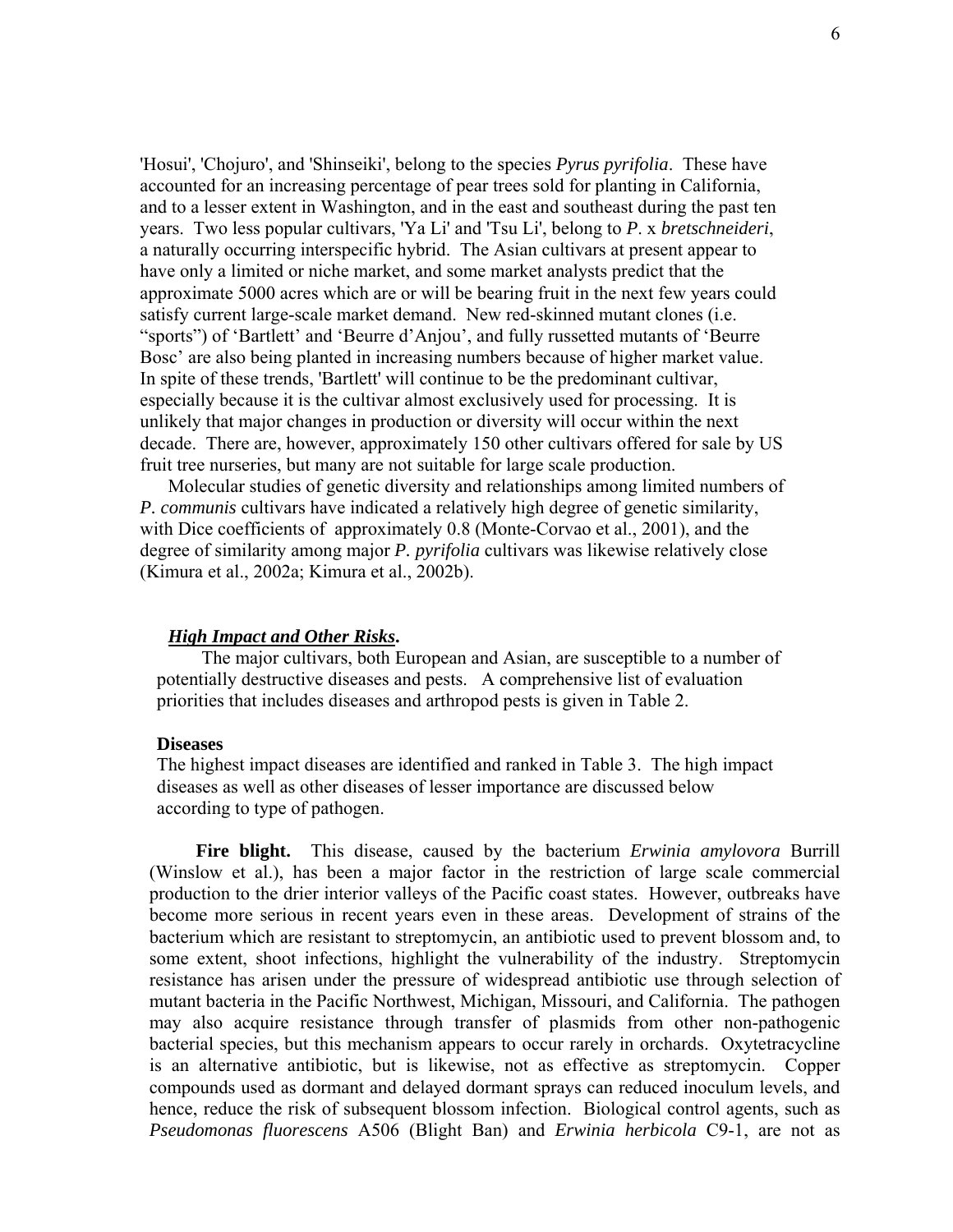effective as streptomycin for control. Of the major European pear cultivars, only 'Seckel' is moderately resistant to this disease. Of the major cultivars of Asian pears, the *P*. x *bretschneideri* cultivars, 'Ya Li' and 'Tzu Li', are at least moderately resistant. The *P. pyrifolia* cultivars are almost uniformly as susceptible as *P. communis* cultivars. 'Shinko', 'Meigetsu', 'Seuri', and 'Immamura Aki' appear to be less severely infected than most Asian cultivars (Bell, 1990; van der Zwet and Beer, 1999).

 **Bacterial blossom blast or** *Pseudomonas* **blight**. Incited by the bacterium *Pseudomonas syringae* pv. *syringae* Van Hall, this disease can significantly decrease the crop in all production regions. The pathogen infects blossoms and young leaves, and can spread into woody spurs and, infrequently, to branches. Most European and Asian pears are susceptible, although 'Forelle' and 'El Dorado' have been rated as moderately resistant. Red-skinned mutants of 'Beurre d'Anjou' and 'Bartlett' appear to be less susceptible than the green-skinned cultivar to canker (i.e. trunk) infections associated with cold temperature injury.

 **Postharvest fruit rot diseases**. Several fungal pathogens which infect the fruit, either pre-harvest or post-harvest, can account for as much as 30% loss of fruit in storage. The major diseases of pears are blue mold (*Penicillium expansum*), gray mold (*Botrytis cinerea*), *Coprinus* spp. (especially in the Hood River and Wenatchee districts), Mucor rot (*Mucor piriformis*), side rot (*Phialophora malorum* and *Cladosporium herbarum*), and bull's-eye rot (*Neofabraea malicorticis* [syn. *Pezicula malicorticis*]). Other minor diseases that also cause fruit decay in the orchard include bot rot (*Botryosphaeria obtusa*), black rot (*Sphaeropsis malorum*), white rot (*Botryosphaeria dothidea*), bitter rot (*Glomerella cingulata*), brown rot (*Monilinia*  sp.), and sprinkler rot (*Phytophthora cactorum*). All of our major cultivars are susceptible to these diseases. 'Beurre Bosc', in particular, in highly susceptible to side rot. Two new postharvest pathogens have been reported on 'Beurre d'Anjou' in Washington state. One is caused by *Phacidiopycnis piri* (Fucke;) Weindlymayr, is the anamorph of the *Potebniamyces pyri* (Berkeley & Broome) Dennis, which is associated with bark necrosis and twig cankers of pear in the Pacific Northwest (Xiao and Boal, 2003; Xiao and Boal, 2004). The second, caused by *Sphaeropsis pyriputrescens* sp. nov., occurs at a low level in some Washington orchards (Xiao and Rogers, 2004).

In the case of pathogens which produce incipient of quiescent symptoms after infection in the orchard or harvest bins (gray mold, bull's eye rot, white rot, black rot, bitter rot, brown rot, sprinkler rot, and probably Sphaeropsis rot), orchard sanitation and prophylactic fungicide sprays will significantly reduce the amount of fruit rot developing later during storage. Other pathogens (blue mold, Mucor rot) primarily infect wound caused by stem punctures and bruises during harvest or post-harvest handling and packing. Fruit loss to these diseases can be reduced by fungicide dips and the practice of wrapping individual fruit in copper sulfate impregnated papers. Both types of control measures may be effective against Phacidiopycnis rot.

 **Fungal leaf and fruit spot diseases.** Fabraea leaf spot (*Fabraea maculata* Atk.) can cause severe defoliation and fruit spots on most major European pears, although 'Bartlett' is moderately resistant. Asian cultivars are generally more resistant, but not immune. A second pathogen, *Mycospharella sentina* (Fckl.) Schroet., causes a minor leaf spot which is primarily a problem in Europe. Both of these diseases can be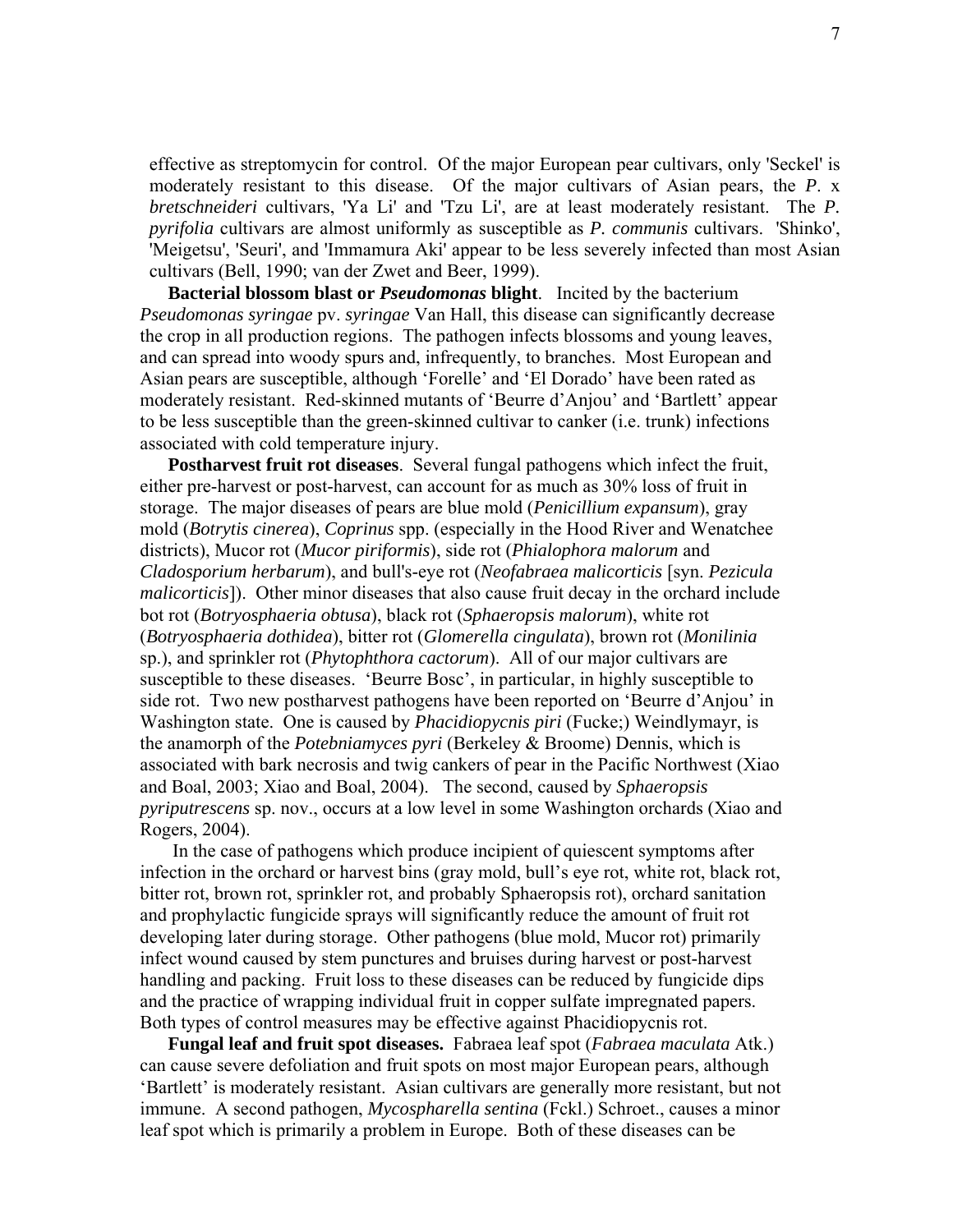controlled by frequent fungicide application, and they are not of concern in the dry Pacific coast production regions.

**Powdery mildew.** Objective studies of host resistance to powdery mildew, caused by the fungal species *Podosphaera leucotricha* (Ell. & Ev.) Salm., has not received much attention in the literature. 'Bartlett' and 'Beurre d'Anjou' are moderately susceptible and susceptible. respectively, while 'Winter Nelis' is reportedly moderately resistant (Fisher, 1922). One the basis of general tendencies of species (Westwood, 1982), the Asian cultivars are heterogeneous in their response (Kanato et al., 1982), although no detailed studies have been published.

 **European pear scab**. The pathogen *Venturia pirina* Aderh. can cause severe infection in 7 of the 11 major cultivars for which reasonably reliable or repeatable observations have been made. 'Bartlett', 'Conference', and 'Dr. Jules Guyot' have been reported to be resistant. Again, no published data could be found for reaction of the Asian cultivars to this disease, although Westwood (1982) reports that *P. pyrifolia* is variable for resistance, and *P. ussuriensis* is resistant. Presumably, *P*. x *bretschneideri* will be heterogeneous. Control requires repeated applications of fungicide to control, especially in the more humid production areas.

 **Asian pear scab.** In Asia, a pear scab caused by a related species, *Venturia nashicola* Tan. et Yam. affects almost all cultivars to some degree (Kanato et al., 1982). European pears are reported to be resistant.

**Black spot**. This disease is also known as alternaria blotch, and is caused by *Alternaria alternata* (Fr.) Keissler (previously designated as *A. kukuchiana* Tanaka). It is a serious disease of *P. pyrifolia* pears in Asia (Sanada et al., 1988). It does not known to exist in North America or Europe, and *P. communis* cultivars apparently have not been tested for susceptibility. While the most important cultivar, 'Nijisseiki', is susceptible, and 'Shinsui' is moderately susceptible, all of the other major *P. pyrifolia* cultivars are resistant.

**Brown spot of pear**. This disease has become economically important on *P. communis*  pears in Europe during the past 30 years. Caused by a fungal pathogen, *Stemphylium vesicarium* (Wallr.) E. Simmons, it causes necrosis on leaves, fruit, and to a lesser extent on young shoots. Infected fruit are unmarketable. Control is through preventative sprays of dithiocarbamate fungicides. The major cultivars, especially 'Passe Crassane', ' Conference', 'Doyenne du Comice' and 'Abate Fetel' are highly susceptible.

**Asian pear rust.** Incited by *Gymnosporangium haraeanum* Syd., pear rust is a serious disease of all major *P. pyrifolia* cultivars in Japan (Kanato et al., 1982), and has become more widespread because of the ornamental use of the Chinese juniper, *Juniperus chinensis* Ant., an alternate host. The pathogen infects foliage and petiole tissue of all cultivars now grown in Japan, but does not cause serious damage to the *P. communis* cultivars.

**Valsa canker.** This disease, caused by *Valsa ceratosperma*, is common in Japan, Korea, and China, and has also been observed in North America. It affects the bark, resulting in branch girdling and death. No curative fungicides are available, some fungicides may provide preventative control. It is widespread on *P. ussuriensis* and *P.*x *bretschneideri* cultivars, but is less severe on *P. pyrifolia* cultivars. For the purposes of this report and assessing impact, *P. communis* will be assumed to be susceptible. The disease was reported to cause serious damage to pear in Italy in 2001.

**Brown rots.** There are three species of brown rot pathogens that cause fruit rots of pear. *Monilinia fructicola* is present in the US, whereas *M. fructitgena* is the most common species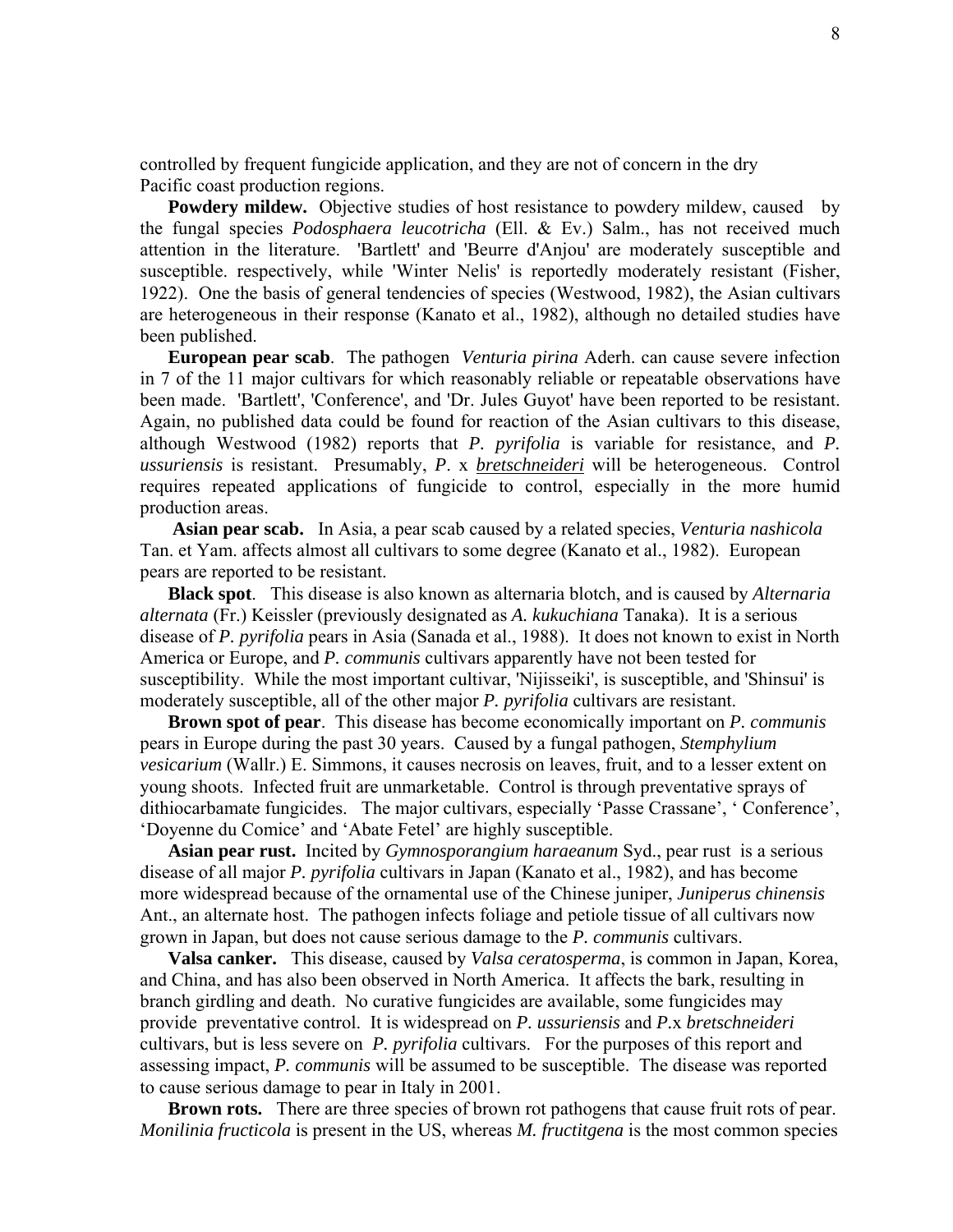in Europe, and is the one of quarantine significance. A third species, *M. laxa*, rarely causes fruit rot on pear. All European pear cultivars are presumed to be susceptible to these pathogens. No information on Asian cultivars could be found.

**Leaf, branch, and fruit disease.** This exotic pathogen, *Guigardia piricola* (syn. *Botryosphaeria berengeriana* f. sp. p*iricola* or *Physalospora piricola*) *,* exists in the Japan, and is related to apple ring rot. It is presumed that European and Asian pear cultivars are susceptible. It may be subject to control by the same fungicides used to control white rot (i.e. bot rot), caused by *Botryosphaeria dothidea,* a common disease in the US.

**Pear decline**. This disease is caused by a phtyoplasma, transmitted primarily by the pear psylla, *Cacopsylla* spp. (Hibino and Schneider, 1970). It causes sieve-tube necrosis below the graft union, and is particulary severe when cultivars of the generally tolerant species, *P. communis*, are grafted onto rootstocks of the sensitive species, *P. pyrifolia or P. ussuriensis*. Use of these later rootstocks has been rare since the problem was recognized. All of the major *P. communis* cultivars are apparently moderately tolerant to varying degrees, with the exception of 'Clapp Favorite' and 'Conference', which are susceptible (Graf, 1977). The disease occurs throughout North America.

 **Apple proliferation.** This is an exotic pathogen, not known to exist in the US, and has been tentatively designated *Phytoplasma mali.* It is vectored by various species of leafhoppers, but is also graft transmissible. The principle control would be quarantine indexing and certification. It is sensitive to tetracycline antibiotics. All pears are presumed to be susceptible.

 **Viruses and other unknown pathogenic agents**. There are other disease organisms which are graft-transmissible. While they can cause deleterious effects on pear trees, they are not insect-vectored, and therefore, while or quarantine significance, are not considered to be as high in risk as the other other pathogens listed in Table 1. Pear bud drop virus and quince yellow blotch agent are exotic, and pear blister canker virus is an endemic pathogen on the APHIS regulated plant pest list. Quince sooty ringspot virus and quince stunt virus are also on the list. Once of unknown etiology, they are now thought to be caused by either apple stem pitting or apple chlorotic leaf spot virus, both of which exist in the US. Since all of these are not insect-vectored, control through quarantine, indexing, and certification of nursery stock should make control relatively easy.

## **Arthropod Pests.**

 The pear psylla, *Cacopsylla pyricola* Föerster, is the single most expensive pest to control in North America. Typical labor and insecticide costs can amount to \$350 per acre for this insect alone. While some progress in biological control and integrated pest management, including the development of more selective pesticides, has been made, the level of control necessary still requires the use of substantial amounts of insecticide. In addition, codling moth (*Laspeyresia pomonella* L.), plum cucurlio (*Conotrachelus nenuphar* Herbst), San Jose scale (*Aspidiotus perniciousus* Comstock), mealy bugs (*Pseudococcus maritimus* Ehr. and *P. obscurus* Essig.), various aphids (*Myzus* and *Aphis* species), and at least four species of mites can result in either downgraded fruit or damage to leaves. The European apple sawfly, *Hoplocampa testudinea* (Klug), has been spreading throughout New England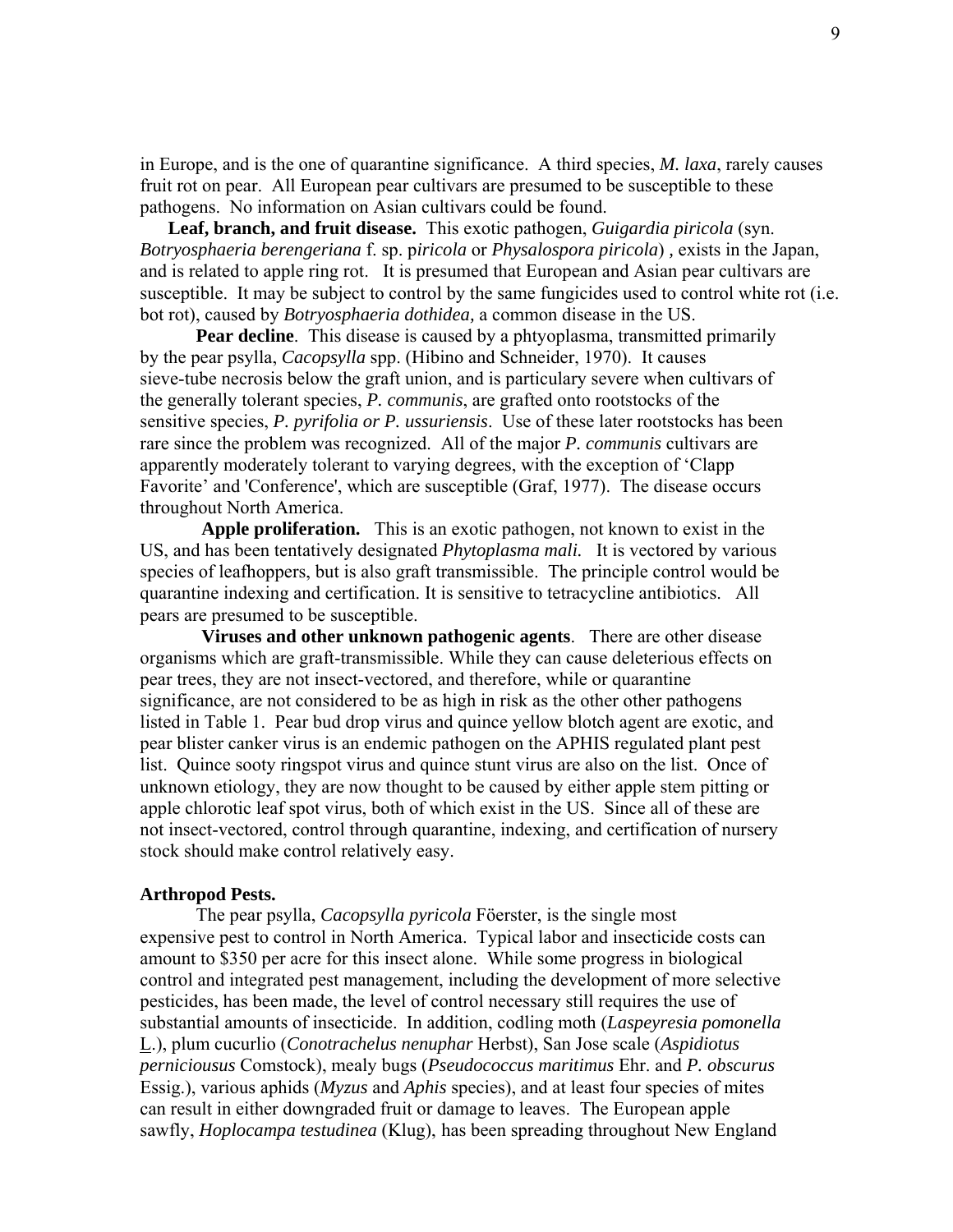and the Mid-Atlantic. It is not known is have spread to the major pear production areas. Although primarily known as a pest of apples, it does infest and cause serious damage to young pear fruit. No commercial cultivar is known to possess resistance to any of these arthropod pests.

### **Availability of resistant cultivars and germplasm.**

 This section assesses the amount of genetic diversity "in reserve", e.g. known resistant cultivars and other germplasm that could replace highly susceptible current cultivars. The issue of "replacement" must be informed by the knowledge that pear fruit is not a generic commodity, but that each cultivar has unique, readily identifiable and distinguishing characteristics that are, at least currently, important in marketing and consumer acceptance. Because pears are genetically highly heterozygous and self-incompatible, and have a long juvenile period that results in long generation cycles for breeding, development of, for example, a new fire blight-resistant cultivar with the unique flavor of 'Bartlett', along with similar texture and appearance, is difficult and time consuming. However, breeding programs are succeeding in producing new cultivars that are similar in some important traits. Acceptance of new cultivars has been long-term process in apples, but the growth in the number of cultivars in the marketplace over the past decade shows what is possible for pears, given the new cultivars are of high quality and profitable for the growers and distributors.

 **Fire blight.** Resistance in *P. communis* is relatively rare, with only 5- 10% being rated as at least moderately resistant (Oitto et al., 1970; van der Zwet and Oitto, 1972; Thibault et al., 1987; van der Zwet and Bell, 1990). Old dessert cultivars most consistently rated as resistant are 'Alexander Lucas', 'Tyson', 'Seckel', and 'Maxine'; resistant cultivars developed by recent breeding are 'Harrow Delight', 'Harrow Sweet', 'AC Harrow Crisp', 'AC Harrow Gold', 'Moonglow', 'Honeysweet', 'Magness', 'Potomac', 'Blake's Pride', and 'Shenandoah'. Therefore, sources of moderate to high resistance, although not immunity, do exist in European pears. With the exception of 'Seckel', and to a lesser extent 'Magness', these cultivars have not, to our knowledge, been extensively planted or evaluated in commercial size trials. There is a small amount of commercial production of 'Magness', primarily in the eastern and southeastern US. The newer cultivars have not yet been widely planted or evaluated, and thus, it is not certain whether they can be considered to be suitable replacements for susceptible cultivars. Additional resistance is available for use by the breeding program within introduced *P. ussuriensis* and *P.* x *bretschneideri* germplasm and hybrid selections from breeding programs.

 **Brown rot.** There have been reports of resistance to M*onilinia* fruit rots, but they appear to involve *M. fructicola* rather than *M. fructigena*. The one exception to the general susceptibility to fruit rots was reported for 'Passe Crassane' (syn. 'Edelcrassane'), 'Clapp's Favorite', 'Beurre Hardy', and 'Louise Bonne d'Avranches' (syn. 'Louise Bonne de Jersey'.) (Mittman-Maier, 1940). Kock (1911) listed 39 cultivars of *P. communis* as free from infection by *Monilinia* (*Sclerotinia*), including some of the currently popular cultivars. The accuracy or repeatability of these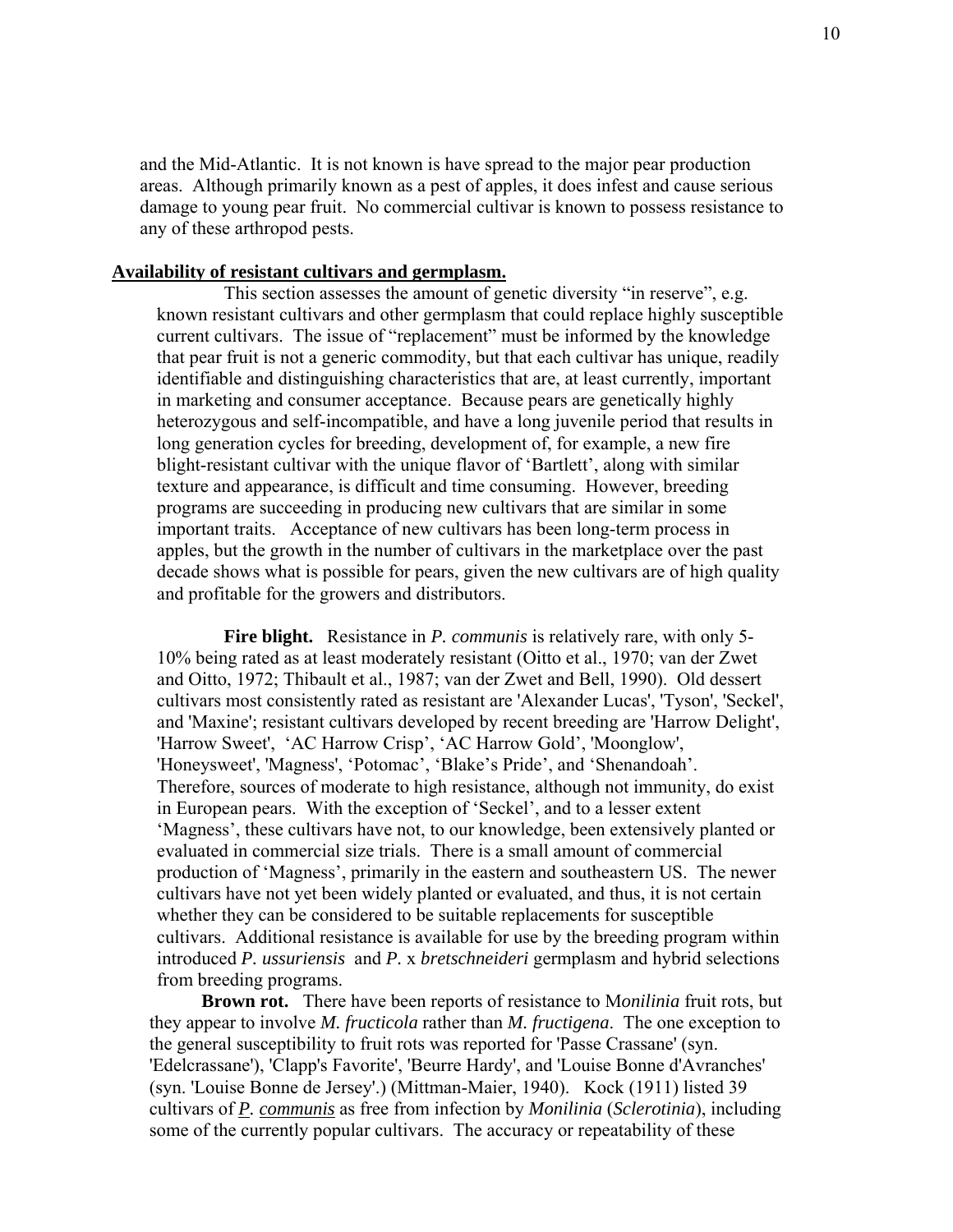observations has not been determined. Kovalev (1940) states that all species of *Pyrus* from the humid regions of eastern Asian are resistant to *Monilinia*, while those from the arid areas of western China and Soviet Central Asia are susceptible, and populations in the transitional zone are variable in resistance. The Asian species are susceptible to a variety of pathogens either not common or endemic to the West. All of this germplasm may provide resistance to *M. fructigena.* 

 **Other major postharvest fruit rots.** Other than for *Monilinia* (discussed above), there are no published reports of high levels of resistance to the major postharvest fruit rots. This is certainly an area which warrant further research.

**Brown spot.** The most commercially important cultivar in the US, 'Bartlett', as well as 'Blanquilla' (important in Spain), and 'Louis Bonne' are resistant to fruit infection. Other resistant cultivars of acceptable quality are 'Beurre Hardy', Grand Champion', and 'Highland'. Upon further evaluation for production traits, these could also be used for commercial fruit production or for breeding new resistant cultivars.

 **Black spot.** Many cultivars are resistant to this disease, including the major cultivars 'Chojuro', 'Hosui', 'Kikusui', ''Kosui', 'Niitaka', 'Shinko', 'Shinseiki', and 'Suisei, and other minor (Kanato et al., 1982). The predominant Japanese cultivar 'Nijkisseiki' is susceptible, but an irradiation-induced mutant, 'Oja-Nijisseiki', has been developed and is being used in breeding. European pears are generally considered to be resistant (Banno et al., 2002), although many have not been evaluated.

**Japanese pear rust.** All of the major cultivars grown in Japan are susceptible to this pathogen, but it does not cause serious damage to European pears (Kanato et al., 1982).

 **Asian pear scab**. There are reports from China of some moderately resistant Asian pear germplasm, but none of the major commercial cultivars are resistant. In addition, however, there is considerable interest in hybridizing with European pears to transfer resistance genes.

 **Valsa canker**. Moderate levels of resistance are apparently available within *P. pyrifolia* cultivars that could be used in breeding. There are no reports of resistance in *P. communis.*

 **Leaf, branch, and fruit disease.** There is little literature on relative resistance to this disease. There is apparently some variability in resistance among *P. communis* cultivars, since in a report on evaluation of 65 cultivars for suitability for production in Japan, 'General LeClerc' was been reported to be too susceptible, while no comment was made on the other cultivars.

 **European pear scab.** There are several *P. communis* cultivars with moderate to high levels of resistance to pear scab. 'Conference', 'Jules Guyot', and 'Beurre Hardy', major cultivars in Europe, are resistant, and 'Bartlett' and 'Doyenne du Comice' are reported to be moderately resistant. There are several new scab resistant cultivars developed by European pear breeding programs, but they have either not been introduced or evaluated in the US for commercial suitability.

 **Powdery mildew.** Minor cultivars and other germplasm with at least moderate levels of resistance do exist, but commercial suitability would need to be determined. Generally, pears are less susceptible to powdery mildew and the disease is easily controlled, and therefore, the disease has not received extensive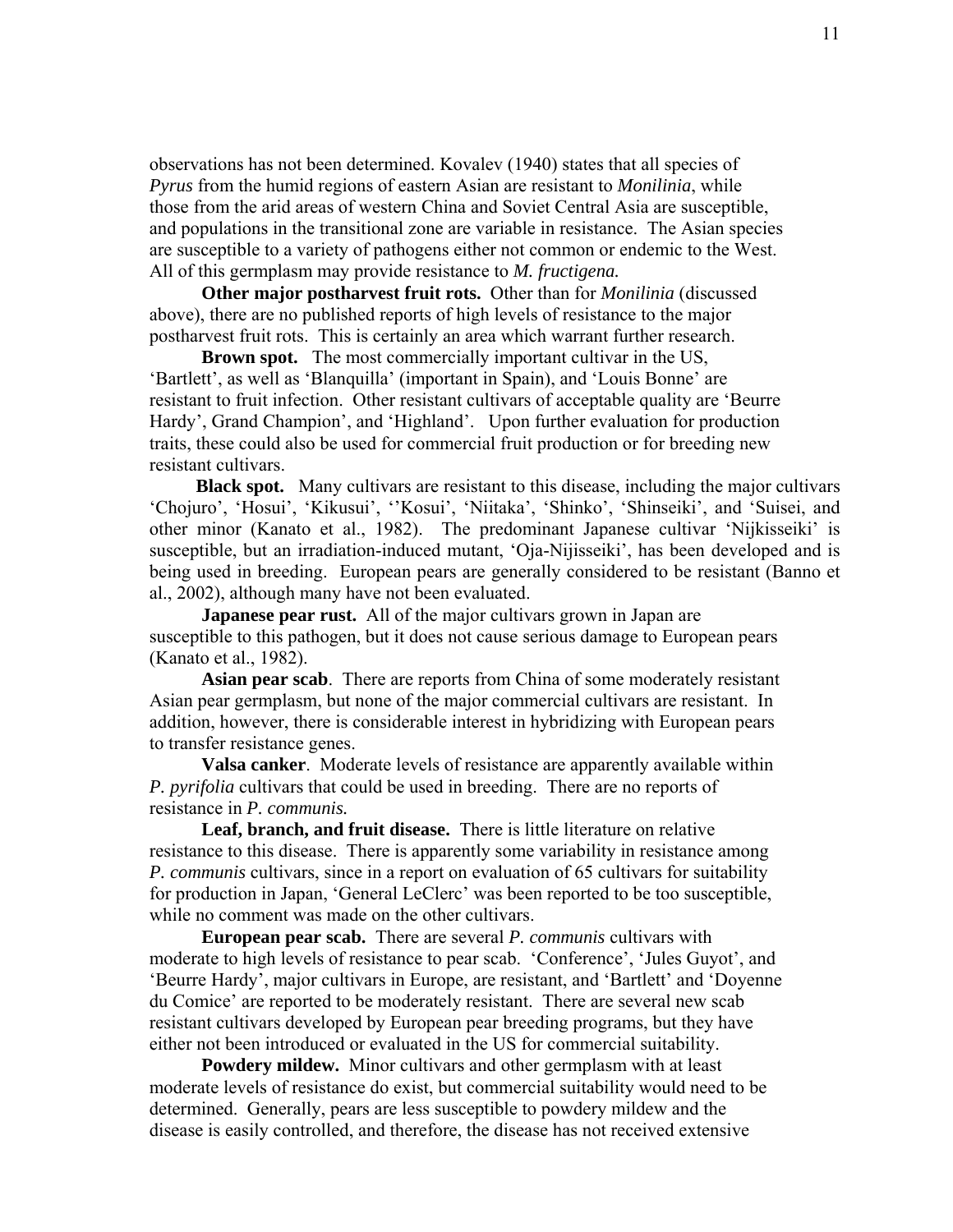attention in breeding programs.

 **Apple proliferation.** There is no documented resistance in pears to this disease.

 **Pear decline.** Most *P. communis* cultivars, with the exception of 'Conference' and 'Clapp Favorite', are fairly tolerant of this disease, as are the major *P. communis* rootstocks, including the 'Old Home' x 'Farmingdale' rootstocks.

 **Viruses.** Varying degrees of resistance or tolerance to pear bud drop virus has been reported from Bulgaria. Resistance to the other of the viruses listed in Table 3 has not been documented.

**Outlook and Needs**. A few cultivars of pear with resistance to fire blight are available, but most are not grown commercially on a large scale, either because of deficiencies in fruit quality, yield or other important characteristics, or because of insufficient evaluation and promotion. In addition, gaining market acceptance in a retail trade which limits the number of cultivars marketed is difficult. Selections with promising fruit quality and fire blight resistance are being tested throughout the country. Little is known about the range of susceptibility to *Pseudomonas syringae*. Cultivars with reduced susceptibility to pear scab have been identified, primarily by Hungarian and Soviet researchers on the basis of long-term observations under orchard conditions, but most have either not been imported or have not been evaluated for commercial acceptability in this country. Resistance to eight major fruit rot fungi is unexplored.

 Host plant resistance to many insect and mite species has not received adequate attention. Resistance to the pear psylla has been identified in *Pyrus ussuriensis* and some of its hybrids with *Pyrus communis*, as well as in 15 cultivars (most presumably *P. communis*) from Eastern Europe. This germplasm does not have acceptable fruit quality, but the long-term prospects for breeding cultivars with resistance to this insect are promising. Resistance to a number of diseases and insects appear to exist within the East Asian germplasm pool of *P. ussuriensis*, *P. calleryana*, *P*. x *bretschneideri*, and *P. betulifolia*.

 A reduction in the genetic vulnerability of the pear industry might be attained through several paths. Introduction of new germplasm, either as foreign cultivars or wild germplasm, and the evaluation, breeding, and introduction of new selections would all contribute to the reduction in genetic vulnerability. An increase of the number of cultivars, as well as replacement of the vulnerable cultivars, would reduce the risk to total national production. Breeding of new cultivars could also be augmented by genetic transformation of existing cultivars with genes conferring enhanced resistance to major diseases and insect pests.

## **B. Rootstocks**

**Status of Genetic Diversity and Risks**. The genetic base of pear rootstocks is even more narrow than that for scions. While seedling rootstocks were used almost exclusively in the United States until about 20 years ago, clonal rootstocks have become preferred. Because the seedling rootstocks are derived from parent cultivars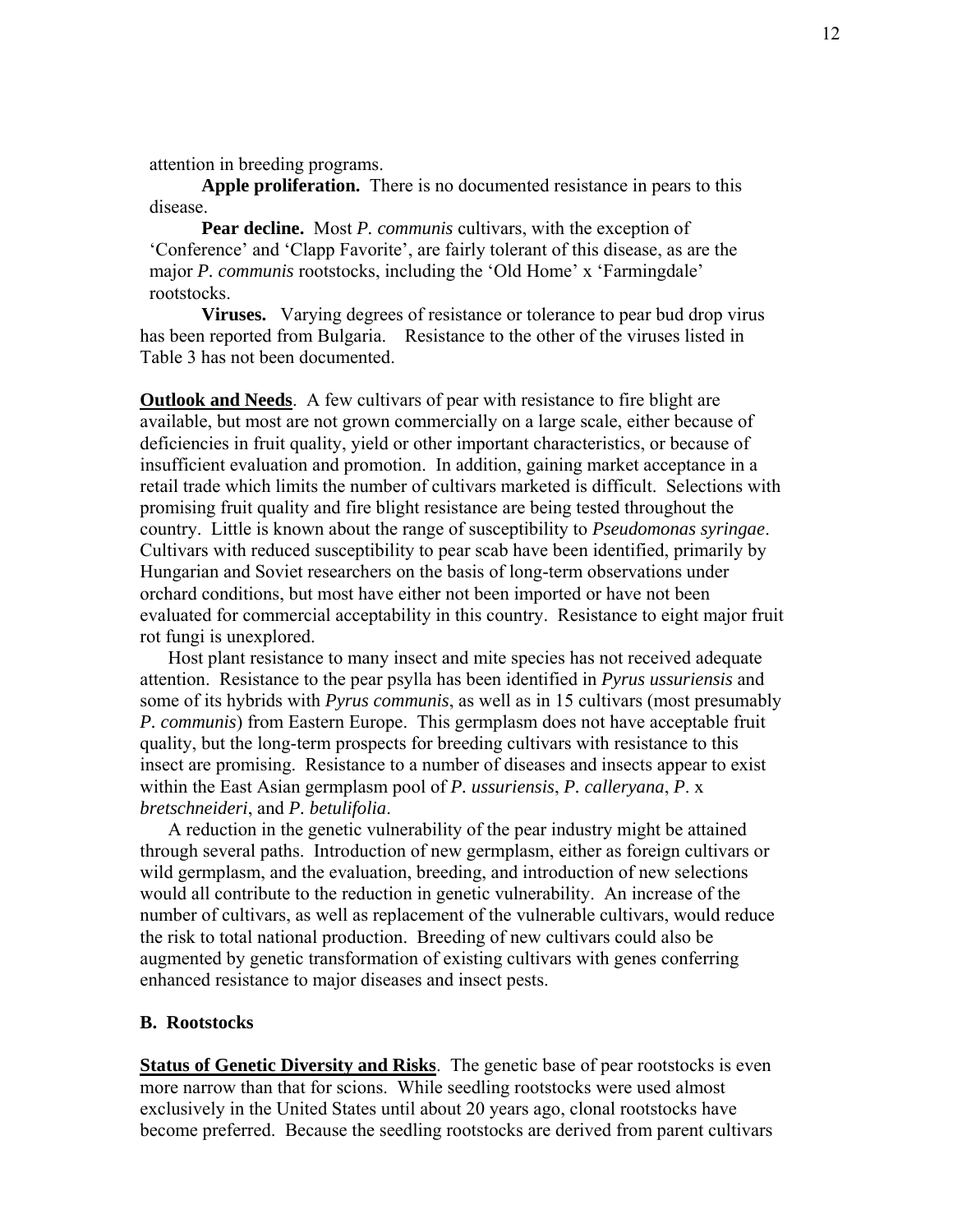which are highly heterozygous and self-incompatible, the rootstocks are not genetically identical, although they are usually sufficiently uniform in all important characteristics. Seedlings of 'Bartlett' predominate in older plantings, with seedlings of 'Winter Nelis' probably being the next most widely used seedling rootstock. Both of these are *P. communis* cultivars, and are highly susceptible to fire blight. Seedlings of *P*. *calleryana* are sometimes used in areas with mild winters, such as the southern states, California, and southern Oregon. Where high vigor is needed in clay or poorly drained soils, seedlings of *P*. *betulifolia* are used. Certain seedling selections of *P*. *betulifolia* (i.e. "Reimer" selections) are also resistant to fire blight. These are also the predominant choice for Japanese (*P. pyrifolia*) cultivars. 'Winter Nelis' seedlings are also used to some extent for Asian pears, predominantly the Chinese cultivars.

 Clonal, or asexually propagated, genetically identical rootstocks have been used to a lesser degree in the United States than in Europe. Clonal rootstocks of quince, *Cydonia oblonga* L., which are the dominant rootstock throughout the milder climates of Western Europe, are used to a limited degree in California and southern Oregon. These rootstocks are not as winter-hardy as *P. communis* rootstocks. Graftincompatability of most of the major cultivars with quince rootstocks necessitates the use of a mutually compatible interstock, making trees more expensive to produce. Quince is also highly susceptible to fire blight. For these reasons, quince rootstocks have not attained the popularity achieved in Europe. They can, however, induce both precocious and productive fruit yields, and dwarfed tree stature. The number of different quince rootstocks in commercial US production is small: EMLA A, EMLA C, Provence, and BA29.

 Efficient growth-controlling clonal rootstocks selected from seedling populations of *P. communis* parentage have become commercially available and have been more widely planted in the last 20 years. Named for their parents, these 'Old Home' x 'Farmingdale' clonal rootstocks are moderately resistant to fire blight, and, depending on the clone, exhibit tree size control in a range of somewhat larger than the most vigorous quince (approximately 60% of the size produced on 'Bartlett' seedlings), to 20% more vigorous than the 'Bartlett' seedling rootstocks. Although commercial propagation of most of these rootstocks is controlled by a single nursery, they are becoming increasingly popular and available, and in fact, have become the preferred rootstocks in most production districts. This is due to some improvement in precocity and the many advantages of smaller trees planted at higher densities, factors which have led to the widespread use of size-controlling rootstocks in apples. A reduction in root suckering contributes to the decreased risk of infection. Genetic vulnerability of pear rootstocks to fire blight can, therefore, be seen as becoming less of a threat as trees on 'Old Home' x 'Farmingdale' clonal rootstocks replace those grown on the susceptible rootstocks. Many of the 'OHxF' rootstocks are still considered to difficult to propagate by usual methods (hardwood and semi-hardwood cuttings, and stooling). While 'OHxF 333', perhaps the most easily propagated clone, was once the most widely planted, it has been surpassed by 'OHxF 87' and 'OHxF 97', with increased interest in 'OHxF 40'. There are 4 other clones in limited commercial production and use ('OHxF 51', 'OHxF 69', 'OHxF 217', and 'OHxF 513').

 Recently, two new German rootstocks, 'Pyrodwarf' and "Pyro 2-33', which produce trees approximately 40 and 70% the size of trees on seedling rootstocks,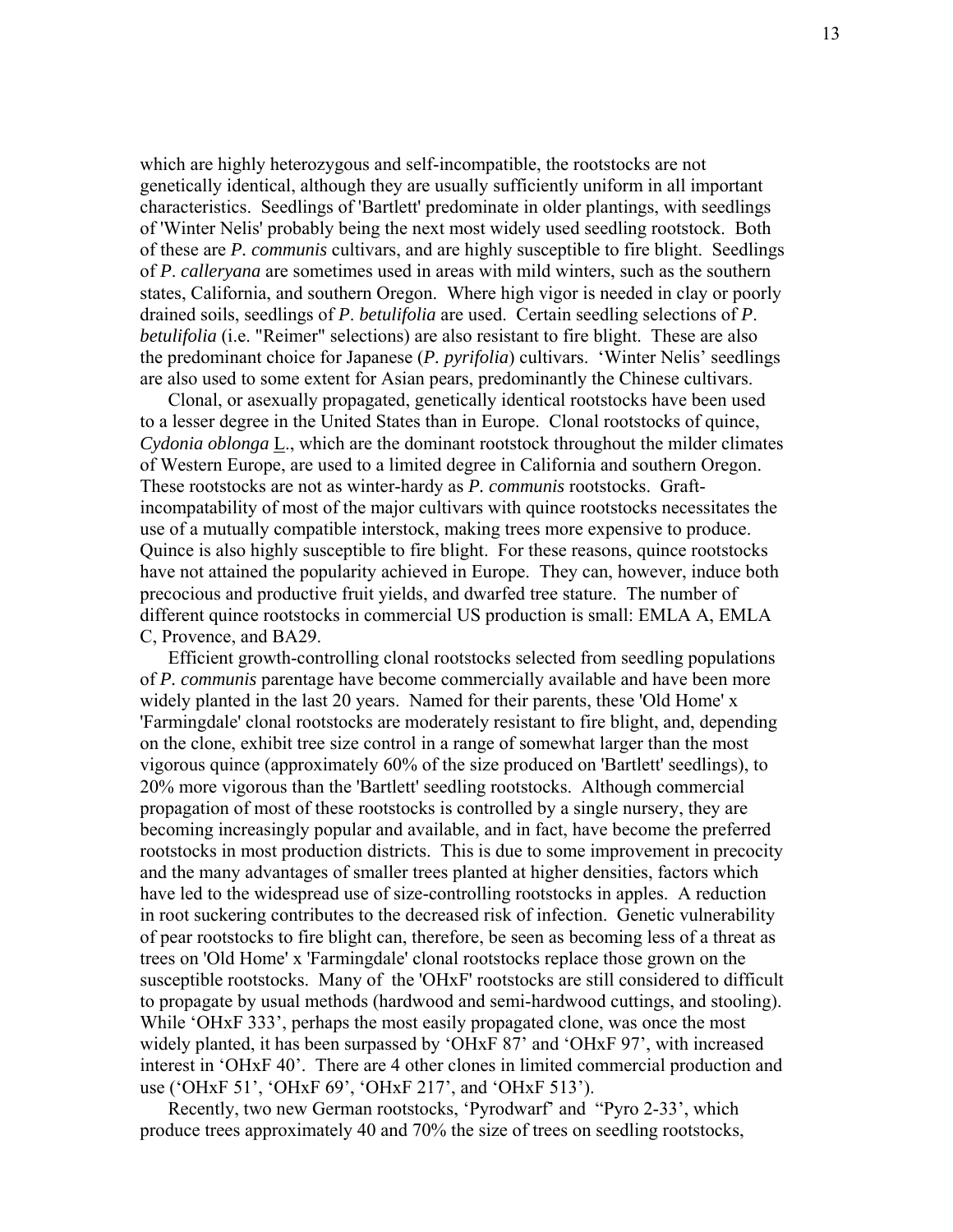which induce earlier yield, and are tolerant of fire blight, have become commercially available. They were selected from a cross of 'Old Home' and 'Louise Bonne d'Avranche'.

 Seedling rootstocks of *P*. *ussuriensis* and *P*. *pyrifolia* were used until pear decline occurred during the late 1950's and 1960's. This phytoplasma disease requires an insect vector, the pear psylla, a tolerant scion, and a susceptible rootstock. Rootstocks of *P*. *betulifolia*, *P. communis*, and *P. calleryana* are relatively tolerant of the pathogen, as is quince.

 In other parts of the world, wild seedlings of locally adapted species are extensively used as rootstocks. Because of the wide distribution of pear species, adaptation to a wide range of soil and climatic conditions exists within the genus. Some of the genetic variability among *Pyrus* species has been documented. In addition to *Cydonia*, various other related Rosaceae are candidates for rootstocks for pear. Selected clones of *Amelanchier* (serviceberry) and *Crataegus* (hawthorn) possess sufficient graft-compatibility with *Pyrus* to be considered as dwarfing rootstocks. Sources of tolerance or resistance to many diseases and insects affecting rootstocks have been identified among *Pyrus* or its related genera. There is also genetic variability in the ability of rootstocks to influence the scion cultivar in such traits as bloom date, fruit size and quality, tree size, precocity, and yield efficiency (yield corrected for tree size).

## **High Impact Diseases and Available Resistant Germplasm.**

Fire blight. As stated above, 'Bartlett' and 'Winter Nelis' seedling rootstocks and quince clonal rootstocks are highly susceptible, but the 'Old Home' x 'Farmingdale' rootstocks and the new 'Pyrodwarf' rootstock are at least moderately resistant. These are rapidly replacing the susceptible seedling rootstocks. In addition, resistant *P. betulifolia* seedlings are extensively used for Asian pears and on orchard sites that require vigorous trees.

 **Pear Decline**. The newer *P. communis* rootstocks and *P. betulifolia* possess sufficient resistance or tolerance to this disease. Additional new rootstock selections currently under evaluation also appear to be at least moderately tolerant. Even Cydonia (quince) rootstocks are moderately tolerant to resistant.

**Outlook**. Because of the known variability, it appears possible to breed a number of rootstocks for general or special use. Particularly lacking for North American production are adapted rootstocks which can result in tree size as small as or smaller than the quince (*Cydonia*) rootstocks, and which induce precocious and productive yields. Unfortunately, little is known about the physiological basis of size control, and specifically dwarfing, or of precocious fruit bearing, and correlated traits which could be used to select prospective rootstocks are not well established. Experience in some of the Malling and Malling-Merton genotypes of apple indicates that the barkto-xylem or phloem-to-xylem ratio in roots is related to dwarfing ability, but it is not clear whether this trait is generally applicable to pears, or even to other apple germplasm. Additional research is needed to support selection and breeding of rootstocks which induce dwarfness and precocity.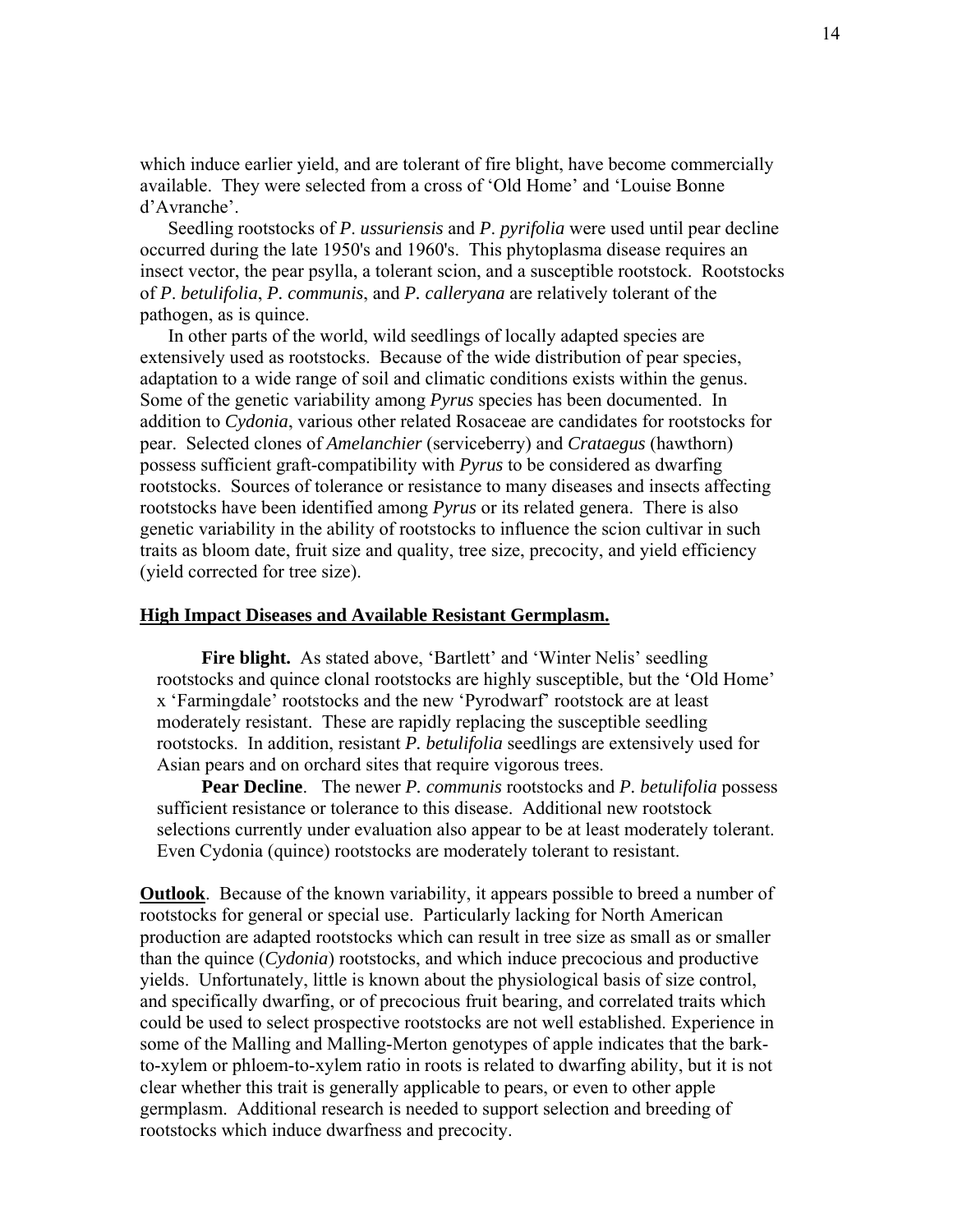#### **C. Threatened Wild Germplasm**

 The International Union for the Conservation of Nature (IUCN) Red List currently contains only 5 *Pyrus* taxa, all in Turkey. Included in the "Low risk/near threatened" category are *P. salicifolia*, and three taxa not recognized by GRIN: *P. anatolica* Browicz, *P.oxyprion* Woronow*,* and *P. serikensis* Güner & Duman. One taxon, *P. hakkiarica* Browicz, is listed as "data deficient", but is presumably included because of concern. Güner and Zielinkski (1996), in their account of the status of Turkish woody flora, also list *P. elaeagrifolia* ssp. *bulgarica* and *P. yaltirikii* as low risk/near threatened, but list *P. elaeagrifolia* ssp. *elaeagrifolia* and spp. *kotschyana*, *P. pyraster* ssp. *caucasica* and ssp. *pyraster*, *P. spinosa*, and *P. syriaca* as "low risk/least concern". *According* to Browicz (1972), *P. anatolica* is probably *P*. elaeagrifolia subsp. *kotschyanae* or an interspecific hybrid of *P. elaeagrifolia, P. communis, and P. amygdaliformis.* Güner and Zielinkski (1996) state that *P. serikensis* is "known until recently as *P. boissieriana* subsp. c*renulata*", which GRIN recognizes as a synonym of *P. cordata*. The taxon *P. hakkiarica* is probably *P. syriaca* (Davis, 1972).

 The International Dendrological Society also lists *P. magyarica* (probably a synonym of *P. communis* ssp. *pyraster*, and only described in Hungary) as either endangered, vulnerable, or rare (Lear, 1996). Wild populations of additional taxa in other countries are more than likely threatened. In Germany and the Czech Republic, wild populations of *P*. *pyraster* are threatened (Sindelar, 2002; Endtmann, 1999), although there are efforts to maintain those genetic resources by in situ and ex situ preservation (Kleinschmidt et al., 1998; Wagner, 1999; Paprstein et al., 2002). Other such efforts at in situ conservation have been planned for the Middle East (Amri et al., 2002). Wild populations in Kyrgyzstan (Blaser, 1998), the Kopet Dag woodlands of Turkmenistan (World Wildlife Fund, 2001), and elsewhere in Central Asia are threatened by logging and fuelwood gathering and other activities in previously protected forests. Among Asian species, *P. calleryana* is listed as a vulnerable endemic species in Japan (Ohba, 1996), and *P. kawakami* is listed as vulnerable in Taiwan (Lear, 1996).

## **IV. Germplasm Needs**

## **A. Collection**

 The current NCGR *Pyrus* collection of pear cultivars may not provide an adequate genetic sample of the variability within the genus. This is because some cultivars may be similar, arising from the same genetic pool, while other genetic types may not yet be included. This may be especially true of the *P. communis* cultivars, which form the majority of this group. Unique clones of other species are inadequately sampled. The Asian pear species may be especially underrepresented. No adequate method has been devised for selecting accessions for maximum genetic diversity. Work on the verification of clones will help to reduce duplications. The collection of information related to verification and evaluation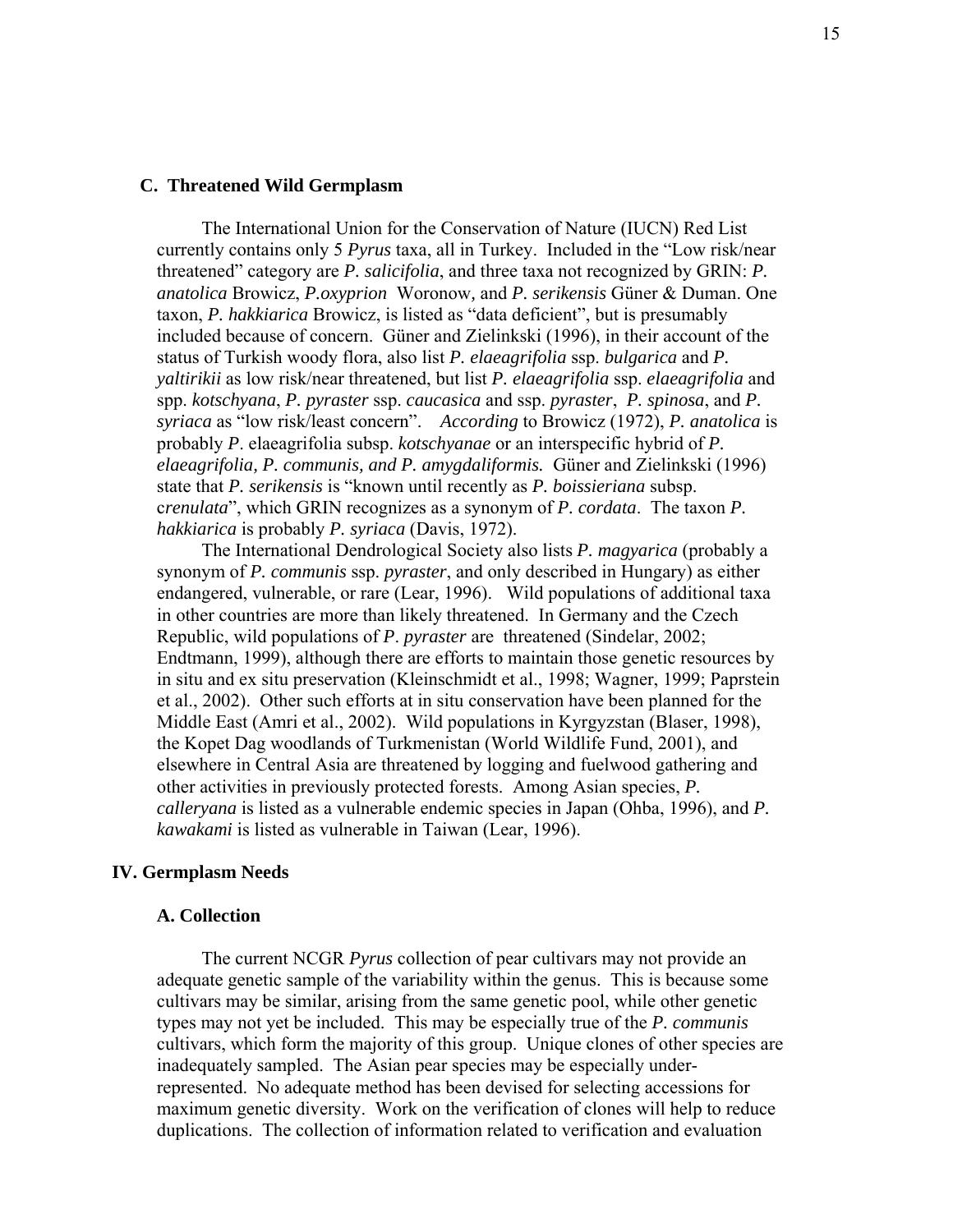will help identify gaps, as will assistance from cooperating scientists and CGC members.

 The species collection includes most of the accepted species. However, most are represented by relatively few geographic sites, and many accessions are of unknown origin. In addition, work needs to be done to determine whether *P. koehnei* (syn. *P. kawakamii*) of southern China and Taiwan is extinct in the wild. Further work is needed to collect (and in some cases, to translate) pertinent literature in order to identify cultivars with unique characteristics. Biochemical characterization of phenolics has previously been used as a taxonomic tool in *Pyrus*. The techniques of protein electrophoresis and isoelectric focusing of isozymes were also previously used to "fingerprint" genotypes. Genetic marker methods based upon random (for example, RAPD, AFLP) or unique DNA primers (SSR, ISSR, SCAR, CAPS, etc.) and/or DNA restriction fragment length polymorphisms (RFLP) have begun to be used to assess genotypic diversity genetic relationships, and to identify unique genotypes.

 Existing collections in Europe and Asia need to be reviewed and germplasm acquired, if necessary, to prevent losses and to fill gaps in our collection. Some of this has already been done. Acquisition of information from collections as a first priority will be helpful in making future decisions. For species, opportunities for obtaining information and material are limited by the few active breeding programs, and by the fact that no *Pyrus* species are native to North America. Although many samples may be obtained by exchange with other countries, much collection will have to be done directly by exploration in areas of diversity. The extent of needs, priorities, quantities, and sources of species material are only now being developed. A summary is included in Table 1. Recent collections by the *Pyrus* curator in Armenia and Georgia have been very important in expanding the amount of wild and cultivated *P.communis* germplasm from the Caucasus.

## **B. Evaluation**

 Since the repository responsible for the national collection of *Pyrus*  germplasm was established in the early 1980s, evaluation has not been given a high priority. The basic functions of collection, preservation, verification of identity, determination of virus status and production of virus-free plants, and distribution have received emphasis. Collection of descriptive characteristics needed to verify identity, while not being neglected, needs to be expanded and the data entered into GRIN.

 It is our opinion that any research done at the repository should initially support the basic functions. Current research on *in vitro* micropropagation and cryopreservation are good examples, as is the use of DNA marker (SSR or microsatellite) techniques for the "fingerprinting" of species and clones. Such work should be expanded to study genetic diversity within the entire collection and in germplasm from past and future explorations.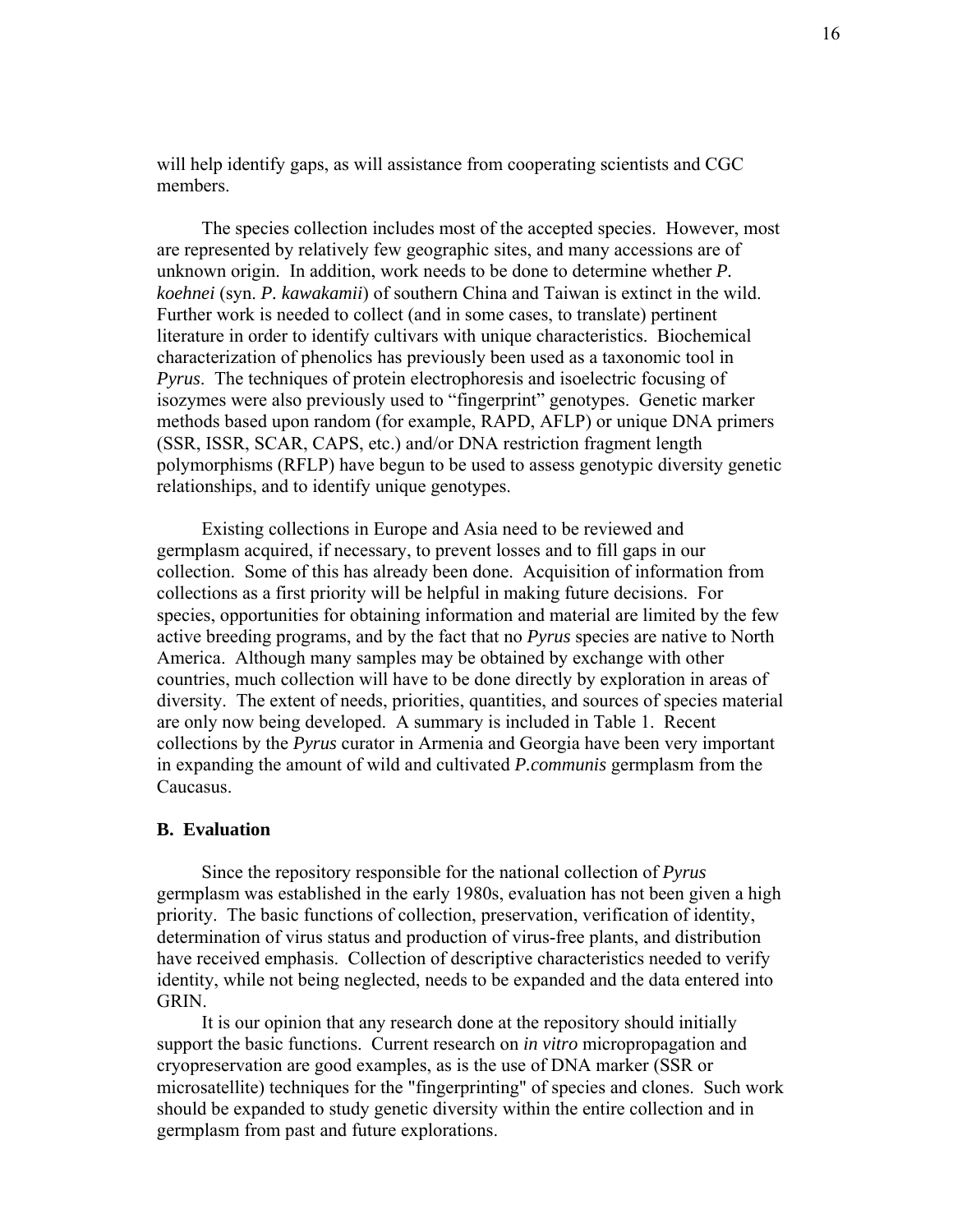As the first operational clonal repository, funding was available for research. Evaluation of cold hardiness of the *Pyrus* collection was undertaken. This research was of great value, since cold hardiness has been identified as a high priority for evaluation by the *Pyrus* CGC. When funding is available, additional in-house evaluation of characteristics identified as of high priority by the CGC could be initiated by a number of mechanisms: 1) graduate student or facility research at Oregon State University, 2) visiting scientists or ARS post-doctoral associates at the repository, and 3) research by cooperators at other institutions. The curator and the CGC should both actively seek cooperators to fulfill the evaluation needs. Relatively little objective data has been collected on the genotypes in the repository collection for the high priority characteristics (Table 2). General characteristics of the major species are known from studies of relatively few genotypes, and variability within all species has not been adequately explored for most characteristics. Host resistance among species to fire blight, pear psylla, pear scab, and fruit characteristics, all major concerns, have received the most attention. Even these traits need further investigation. Evaluation will be somewhat inhibited by the small number of interdisciplinary breeding teams. Interest in examining genetic diversity must be stimulated from the national research community.

## **C. Enhancement**

 For the purposes of this report, enhancement is defined as the initial generation(s) of breeding, in which germplasm collected from wild populations or local cultivars or landraces are hybridized to cultivars or advanced breeding selections. As outlined in Section II, present enhancement activities in *Pyrus* in the United States are carried out primarily by a single breeding program of the U. S. Department of Agriculture. Enhancement and breeding for fruit quality, productivity, and host resistance to fire blight and pear psylla are current goals of this scion cultivar development program. There are no longer any active university breeding programs, and no private commercial enterprise is currently involved in large scale pear breeding. The entire enhancement-breeding continuum must be encompassed in the existing USDA program. No enhancement activity is currently recommended for the clonal repository. The efforts of the U.S.D.A. program are augmented by interactions with active breeding programs in France, Italy, and Romania. Exchange of germplasm, including advanced selections, is a major part of this relationship. This may reduce the need for enhancement and early generation breeding for certain characteristics by this program.

There is currently no pear rootstock breeding program in the United States or Canada. (I believe efforts of Agriculture Canada at Summerland, British Columbia, were terminated.) In Europe, there are active programs in France, Italy, Romania, and other countries, while programs in England and Germany are relatively inactive. The most promising selections have been imported for evaluation by collaborators in the NC-140 project. The most dwarfing rootstocks from the French program are deficient in fire blight resistance and ease of propagation, and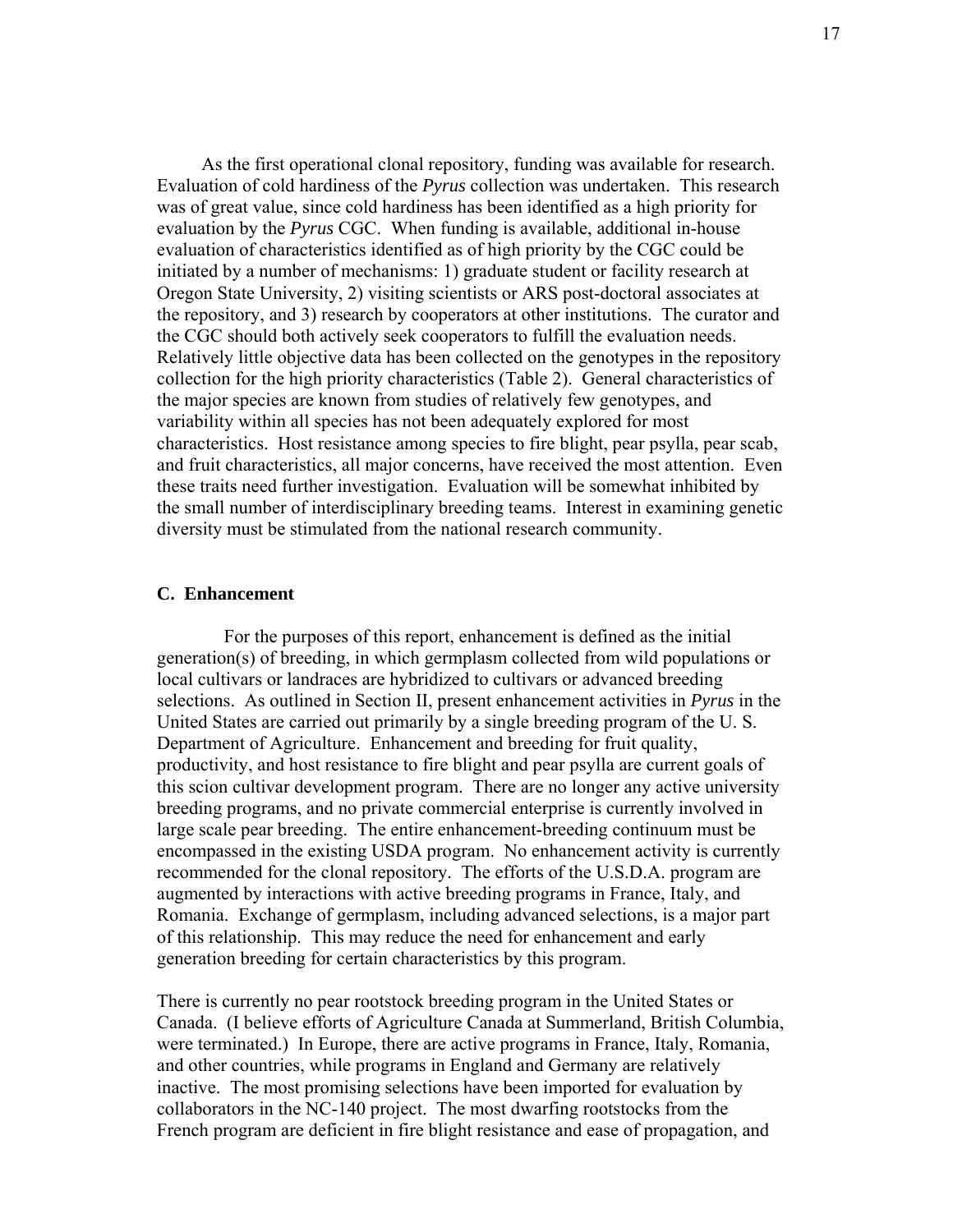are probably unsuitable for direct use by our industry. Oregon State University has conducted the only sizable pear rootstock evaluation program in this country with non-commercial rootstocks. This program deserves more adequate funding. Tree size control, induction of precocious bearing, high yield, disease and insect resistance, and ease of propagation are characteristics for which improved rootstocks should be bred. The genus *Pyrus* and several graft-compatible genera possess sufficient genetic diversity for these and other characteristics to warrant expanded evaluation and enhancement efforts. Evaluation of rootstocks, however, require considerable time, land, and other resources, and would require the allocation of additional funding.

 It is difficult to rank collection, evaluation, and enhancement, as each is important. The NPGS and the repository should stress collection and exploration. Preliminary evaluation for those priority characteristics identified by the CGC should be done as permitted by available funds. Enhancement and breeding of scion cultivars should be continued by the present USDA breeding program for fire blight and pear psylla resistance, while evaluation of the germplasm for other characteristics by additional cooperators should be encouraged.

## **D. Preservation**

 The "base" collection for *Pyrus* and related genera of potential use as rootstocks, is at the National Clonal Germplasm Repository at Corvallis, Oregon. There are no "working" collections other than those of breeding and cultivar evaluation programs previously mentioned. Most of the species and cultivar germplasm from these collections has been transferred to the repository. Additional germplasm imported into the country for these other programs may also be sent to the repository, if deemed appropriate. The initial decisions on what germplasm to include in the base collection at the repository was made by the curator acting upon the advise of scientists in charge of the working collections, the National Technical Advisor for Clonal Repositories (at that time, M. N. Westwood, Professor Emeritus at Oregon State University), and members of the Technical Committee for the repository.

 The current system for getting appropriate materials into the base collection is adequate. However, evaluation of the germplasm may determine that cultivars of *P. communis* of western European origin, for example, are more than adequately represented on the basis of uniformity. Because of restrictions on the size of collection, it may become necessary to eliminate certain clones from the collection. The criteria for elimination have yet to be determined and may prove difficult to establish or implement until thorough evaluations are complete.

 The facility is rapidly becoming filled. While collections of seed from wild populations of species may be stored on site and/or at the National Center for Genetic Resources Preservation in Fort Collins, Colorado, it is anticipated that additional clonal material will seriously strain the available space in the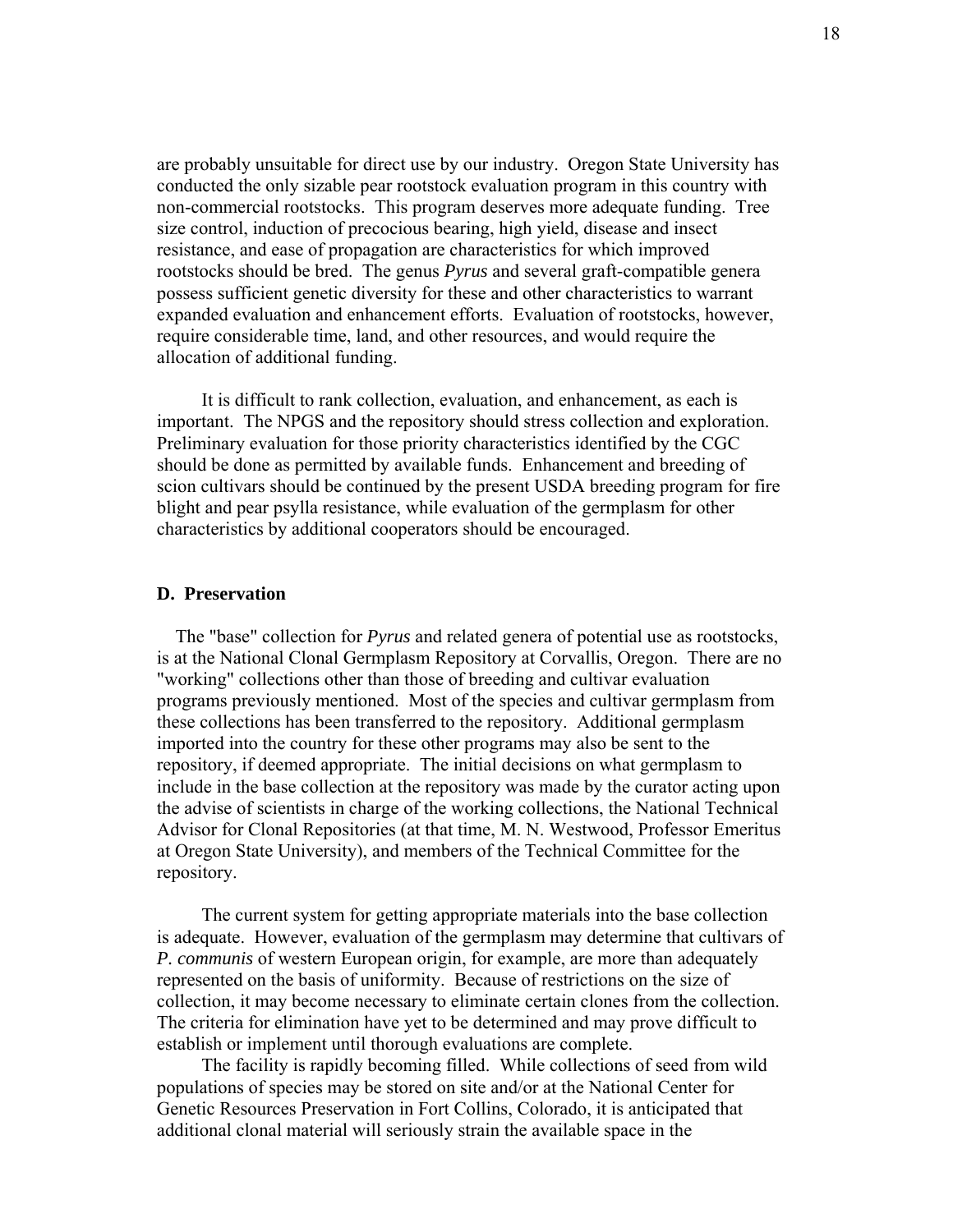screenhouses and orchard. The one tree maintained on semi-dwarfing clonal rootstock in the orchard is the primary clone, and is used for verification of identity and evaluation. Small trees of cold-tender germplasm and germplasm undergoing virus indexing are stored in screenhouses. The needs of the other genera housed at the same repository must also be considered. Cold storage of shoot-tip cultures and cryopreservation of meristem cultures may reduce the screenhouse and orchard requirements to one plant in each location, assuming that the distribution needs can be adequately met. The issue of long-term security of the various preservation options needs to be more thoroughly explored.

## **V. Recommendations**

## **A. Priority of Actions**

 The primary responsibilities of collection, preservation, determination of virus status and production of virus-free plants for sources of budwood, verification of identity, and distribution should receive the highest priority. Research and other activities which support these primary functions should receive the next highest priority for funding. Specific actions are outlined as follows:

- 1. International exploration for *Pyrus* germplasm and related genera identified as inadequately represented in the present collection should be vigorously pursued (see Table 1). To this end, contacts with appropriate persons or agencies in countries with native germplasm should be made to determine the degree to which these populations are endangered and to arrange for exploration and exchange of mutual benefit. Our activities should be coordinated as closely as possible with those of the International Plant Genetic Resources Institute (IPGRI).
- 2. Acquisition from existing foreign collections should be actively pursued.
- 3. Germplasm exchange and related scientific activities for all genera in the NPGS should be pursued and coordinated to enhance our access to information and germplasm.
- 4. Database activities should be as compatible as possible with those of the IPGRI to enhance access and exchange of vital information on collections and characteristics of accessions.
- 5. Basic botanical and pomological descriptive data are needed to determine the degree of diversity in the collection. Descriptive information on fruit quality would be especially as selective data useful to scientists and extension workers who wish to conduct cultivar evaluations.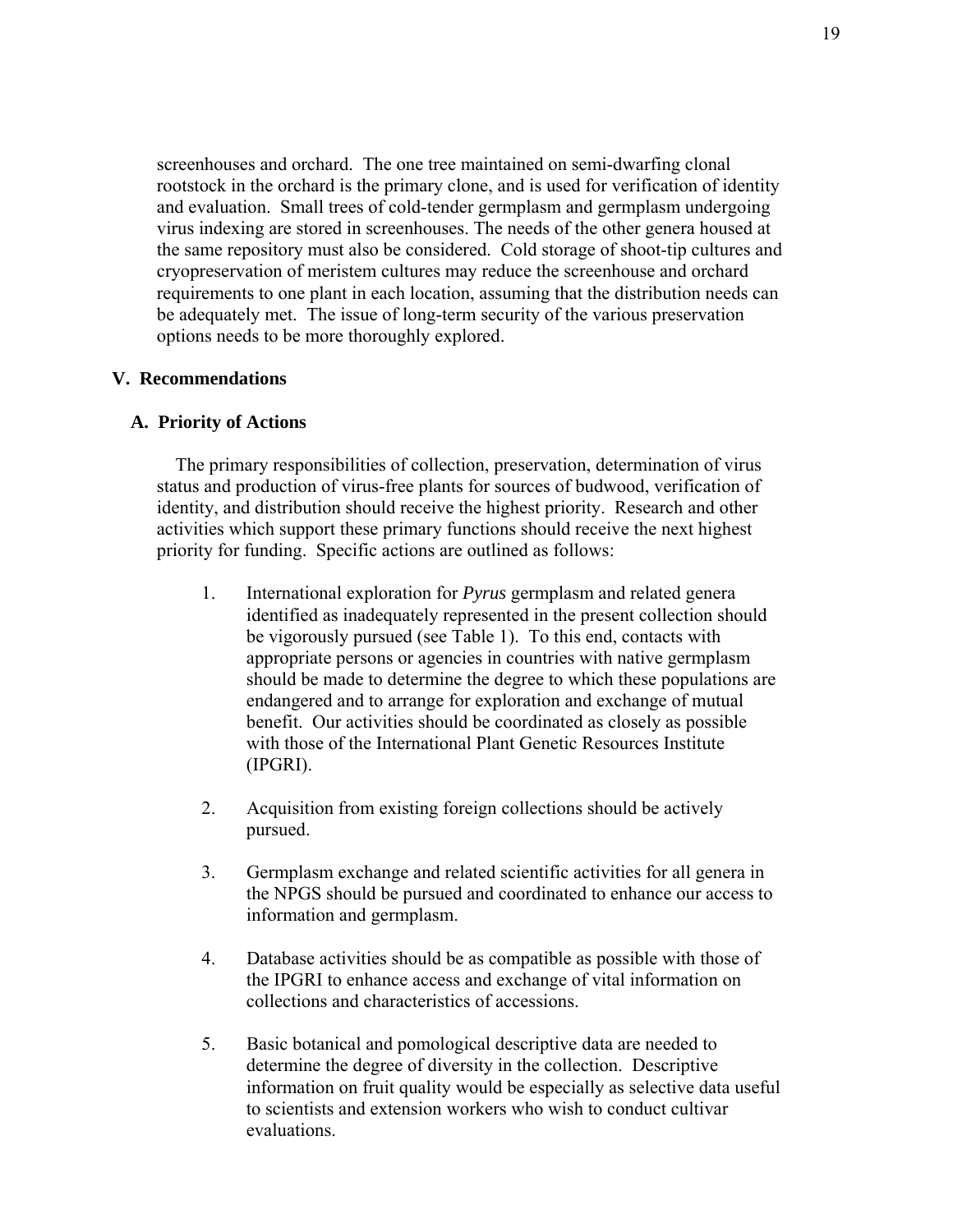## **B. Level of Support**

The current funding level for the repository  $(\sim 1.4 \text{ million})$  is adequate to carry out the primary functions, some supporting research activity, and a small amount of basic evaluation. Some additional funding for exploration and characterization activities is needed. Cooperative scientific exchange and research activities, such as those programs administered by UN-FAO, should be encouraged to give high priority to germplasm activities. Scientists and curators should be made aware of these and other sources of funding for exploration and evaluation activities.

## **VI. Sources of Funding**

 In addition to ARS funds specifically allocated to the repository and the Plant Exploration Office, cooperative programs with scientists in countries with native *Pyrus* germplasm may be initiated with funds from other national and international agencies, such as USDA's OIRP and UN-FAO. Industry sources, such as the Washington Tree Fruit Research Commission, may be willing to support short term evaluation programs for high priority needs, and should be approached by the repository or by cooperating scientists at institutions within the major pear growing states.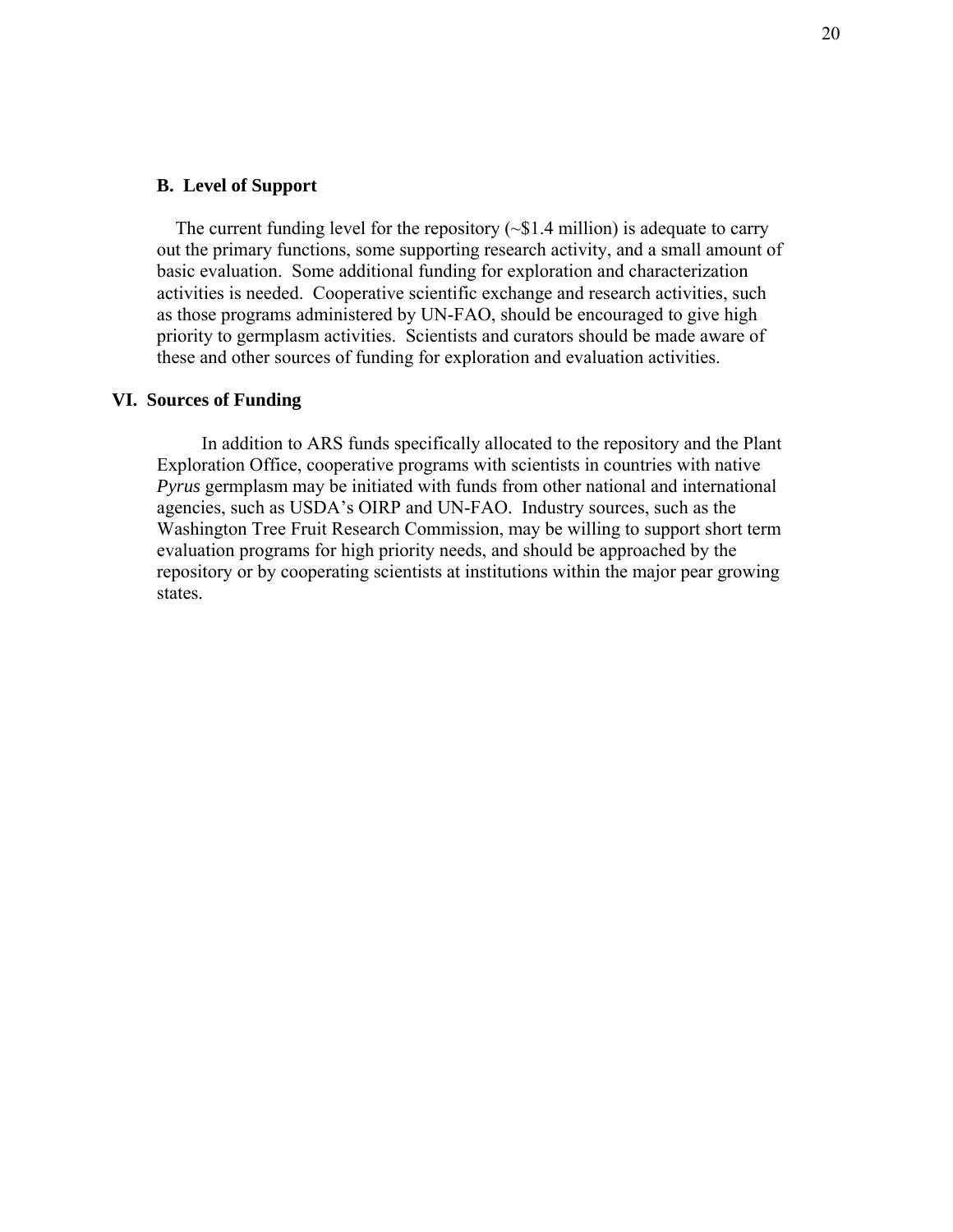| Geographic Group and Species | Centers of diversity                    | <b>Priority Needs</b>                                                         |  |
|------------------------------|-----------------------------------------|-------------------------------------------------------------------------------|--|
| European                     |                                         |                                                                               |  |
| P. communis $L^z$            | Western and Southeast<br>Europe, Turkey | Wild forms and<br>cultivars from the<br>Caucasus, Turkey, and<br>western Asia |  |
| P. caucasica Fed.            | Southeast Europe                        |                                                                               |  |
| P. nivalis Jacq.             | South Central Europe                    | Seed of true<br>wild forms                                                    |  |
| P. cordata Desv.             | France, Spain, Turkey                   |                                                                               |  |
| Circum-Mediterranean         |                                         |                                                                               |  |
| P. amygdaliformis Vill.      | Southeast Europe<br>Turkey              |                                                                               |  |
| P. elaeagrifolia Pall.       | Southeast Europe<br>Russia, Turkey      |                                                                               |  |
| P. syriaca Boiss.            | Tunisia, Libya<br>Middle East           | Seed from<br>entire range                                                     |  |
| P. longipes Coss. & Dur.     | Algeria                                 | Seed of wild<br>form                                                          |  |
| P. gharbiana Trab.           | Morocco                                 | Seed of wild<br>form                                                          |  |
| P. mamorensis Trab.          | Morocco                                 | Seed of wild<br>form                                                          |  |
| Mid-Asian                    |                                         |                                                                               |  |
| P. salicifolia Pall.         | North Iran<br>Southern Russia           | Seed of wild<br>form                                                          |  |
| P. regelii Rehd.             | Afghanistan                             | Seed of wild<br>form                                                          |  |
| P. pashia D. Don.            | Pakistan, India, Nepal                  |                                                                               |  |
| East Asian                   |                                         |                                                                               |  |
| P. armenicafolia             | Northwestern China<br>Kazakhstan        | Seed of wild<br>form                                                          |  |

# Table 1. *Pyrus* species, geographic distribution, and collection needs (2004 List).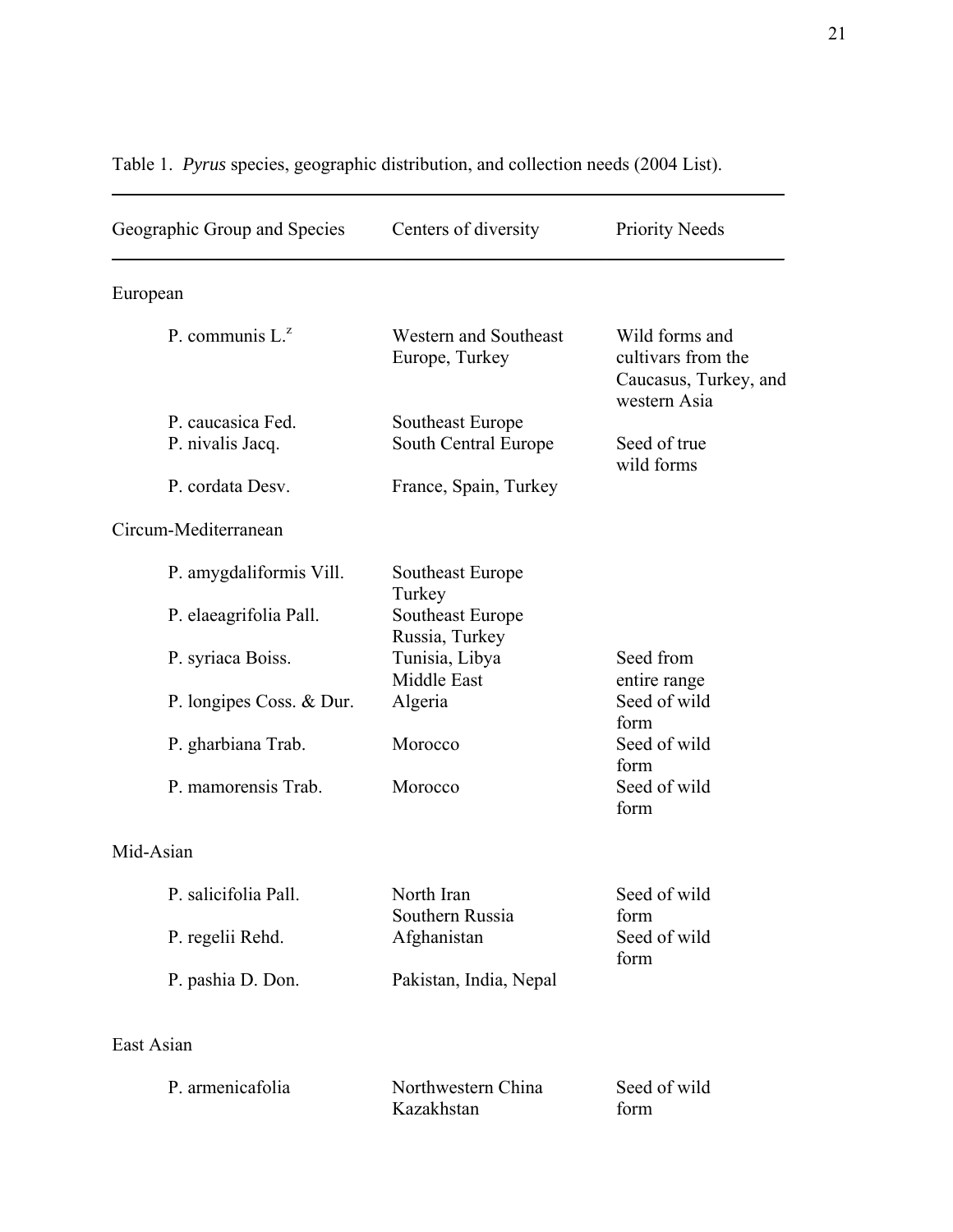| P. aromatica Kik. & Nak.<br>(syn. P. hondoensis) | Northern Japan                                      | Seed of wild<br>form; species<br>status uncertain  |
|--------------------------------------------------|-----------------------------------------------------|----------------------------------------------------|
| P. betulifolia Bunge                             | Central and Northern<br>China<br>Southern Manchuria | Seed from<br>northern range                        |
| P. x bretschneideri                              | China                                               | Cultivars                                          |
| P. calleryana Dene.                              | Central and Southern<br>China                       |                                                    |
| P. dimorphophylla Mak.                           | Japan                                               |                                                    |
| P. fauriei Schneid.                              | Korea                                               |                                                    |
| P. hondoensis Kik. & Nak.                        | Japan                                               | Seed of wild<br>form                               |
| P. kawakamii<br>(syn. P. koehnei)                | South China, Taiwan                                 | Seed of wild<br>form (if not<br>extinct in wild)   |
| P. pseudopashia<br>(syn. P. kansuensis)          | China (Kansu)                                       | Seed of wild<br>forms; species<br>status uncertain |
| P. pyrifolia (Burm.) Nak.                        | China, Japan, Korea,<br>Taiwan                      | Improved clones                                    |
| P. sinkiangensis                                 | Northwestern China                                  | Clones and seed                                    |
| P. ussuriensis Max.                              | Siberia, Manchuria<br>Northern China<br>Korea       | Clones of true<br>species and<br>hybrids           |
| P. xerophila                                     | Northwestern China                                  | Seed of wild form                                  |

<sup>z</sup> Includes several taxa listed as valid species names for GRIN, but for which species status is uncertain. Also includes several taxa not recognized as valid species by GRIN.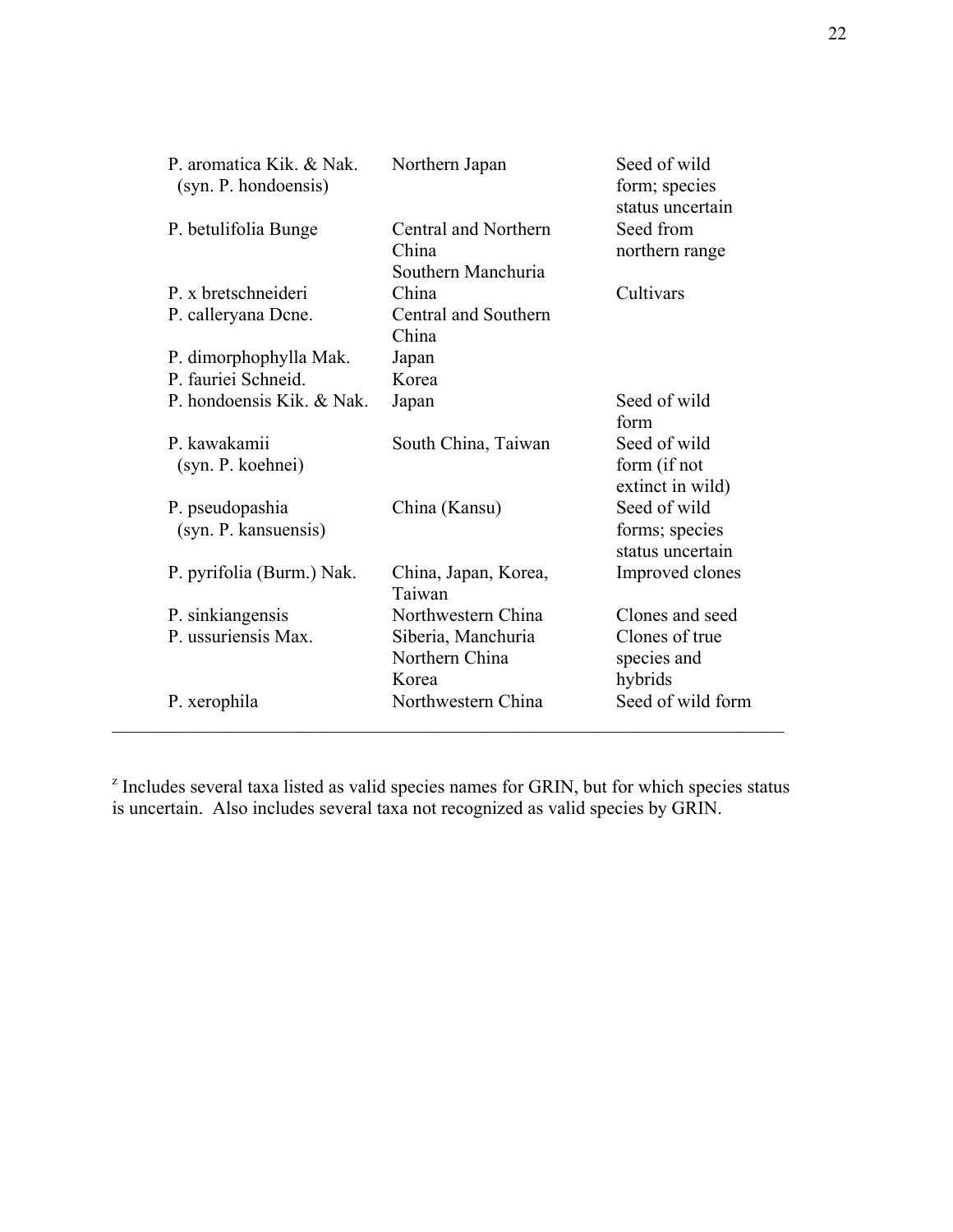# Table 2. *Pyrus* Descriptor List for GRIN and Priorities for Evaluation

## I. Scion Cultivars:

| Priority | Category                    | Priority | Trait                                                                                                                                                                                               |
|----------|-----------------------------|----------|-----------------------------------------------------------------------------------------------------------------------------------------------------------------------------------------------------|
| Primary  | Diseases of<br>tree/foliage | High     | Fire blight<br>Pseudomonas blight<br>Pear scab                                                                                                                                                      |
|          |                             |          | Powdery mildew                                                                                                                                                                                      |
|          |                             | Moderate | Fabraea leaf and fruit spot                                                                                                                                                                         |
|          |                             | Low      | Mycosphaerella leaf spot<br>Pear decline phytoplasma<br>Pear vein yellows virus<br>Pear ring pattern mosaic virus<br>Apple stem grooving<br>Blister canker<br>Apple rubbery wood<br>Pear rough bark |
| Primary  | Arthropod<br>Pests          | High     | Pear psylla<br>European red mite<br>Rust mite                                                                                                                                                       |
|          |                             | Moderate | Codling moth<br>European apple sawfly                                                                                                                                                               |
|          |                             | Low      | Plum curculio<br>San Jose scale<br>Grape mealy bug<br><b>Blister</b> mite                                                                                                                           |
| Primary  | Environment/<br>Climatic    | High     | Winter-hardiness                                                                                                                                                                                    |
|          |                             | Moderate | Chilling requirements to break<br>dormancy<br>Heat requirement for bud break<br>Drought and heat tolerance                                                                                          |
| Primary  | <b>Fruit Quality</b>        | High     | Fruit traits: flavor, grit, texture, size,<br>and appearance<br>Storage life                                                                                                                        |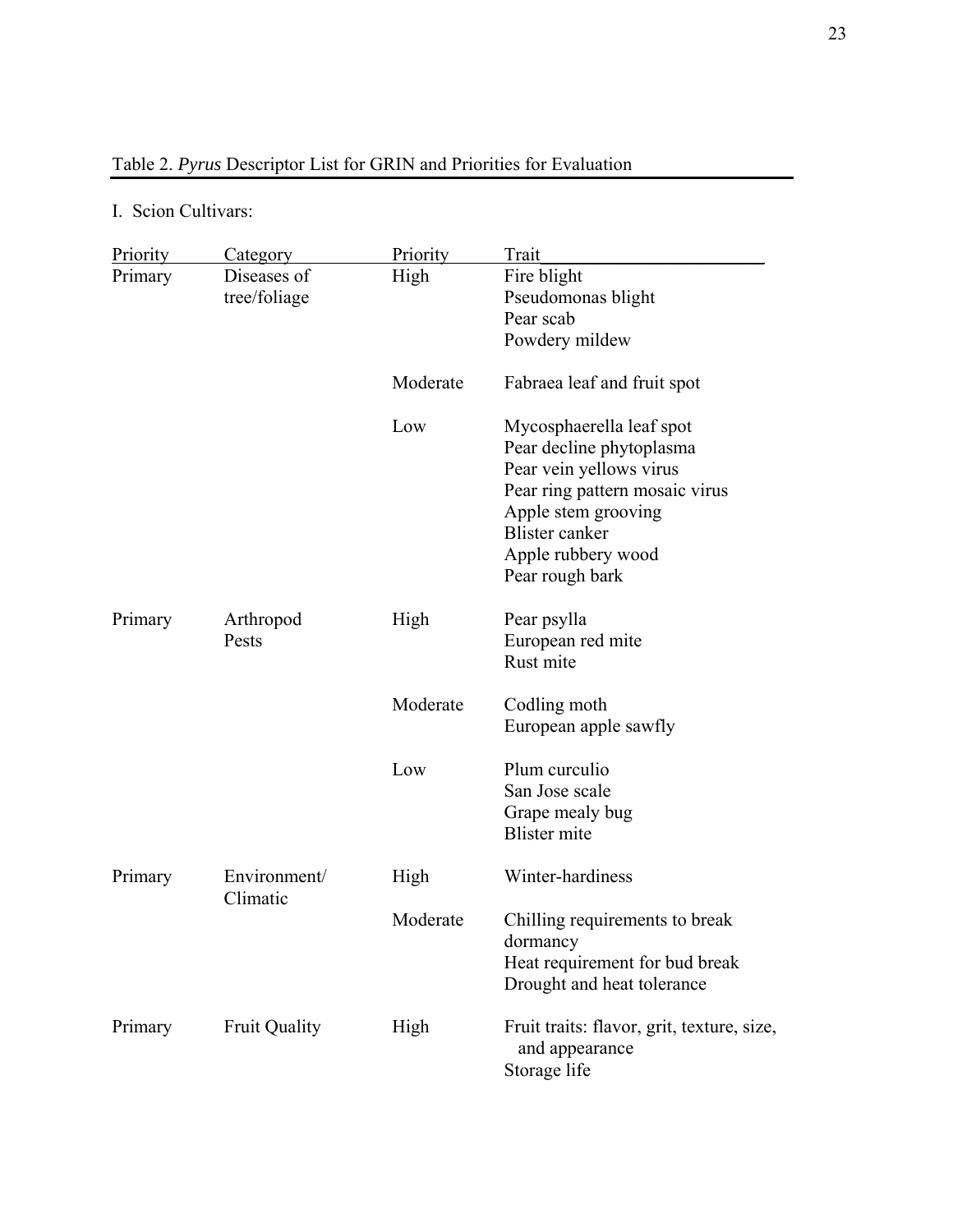Table 2. (cont.)

| <b>Priority</b> | Category                   | Priority | Trait                                                                                                                         |
|-----------------|----------------------------|----------|-------------------------------------------------------------------------------------------------------------------------------|
|                 |                            |          | Shelf life<br>Texture type (crisp vs. melting or<br>buttery)                                                                  |
|                 |                            | Moderate | Processing quality                                                                                                            |
| Primary         | Production/<br>Tree traits | High     | Yield efficiency<br>Precocity<br>Bloom date<br>Secondary bloom                                                                |
|                 |                            | $\gamma$ | Harvest date<br>Growth habit<br>Fruiting habit<br>Vigor<br>Pollen sterility<br>Parthenocarpic fruit set                       |
| Secondary       | Fruit diseases             | High     | Blue mold<br>Brown rot<br>Bull's eye rot<br>Gray mold<br>Mucor rot<br>Side rot                                                |
|                 |                            | Moderate | <b>Bitter</b> rot<br><b>Black rot</b>                                                                                         |
|                 | Physiological              | High     | Black-end (of Asian pears)<br>Cork spot<br>Alfalfa greening, green stain<br>Core breakdown<br>Superficial and senescent scald |
|                 |                            | Low      | Boron-deficiency pitting                                                                                                      |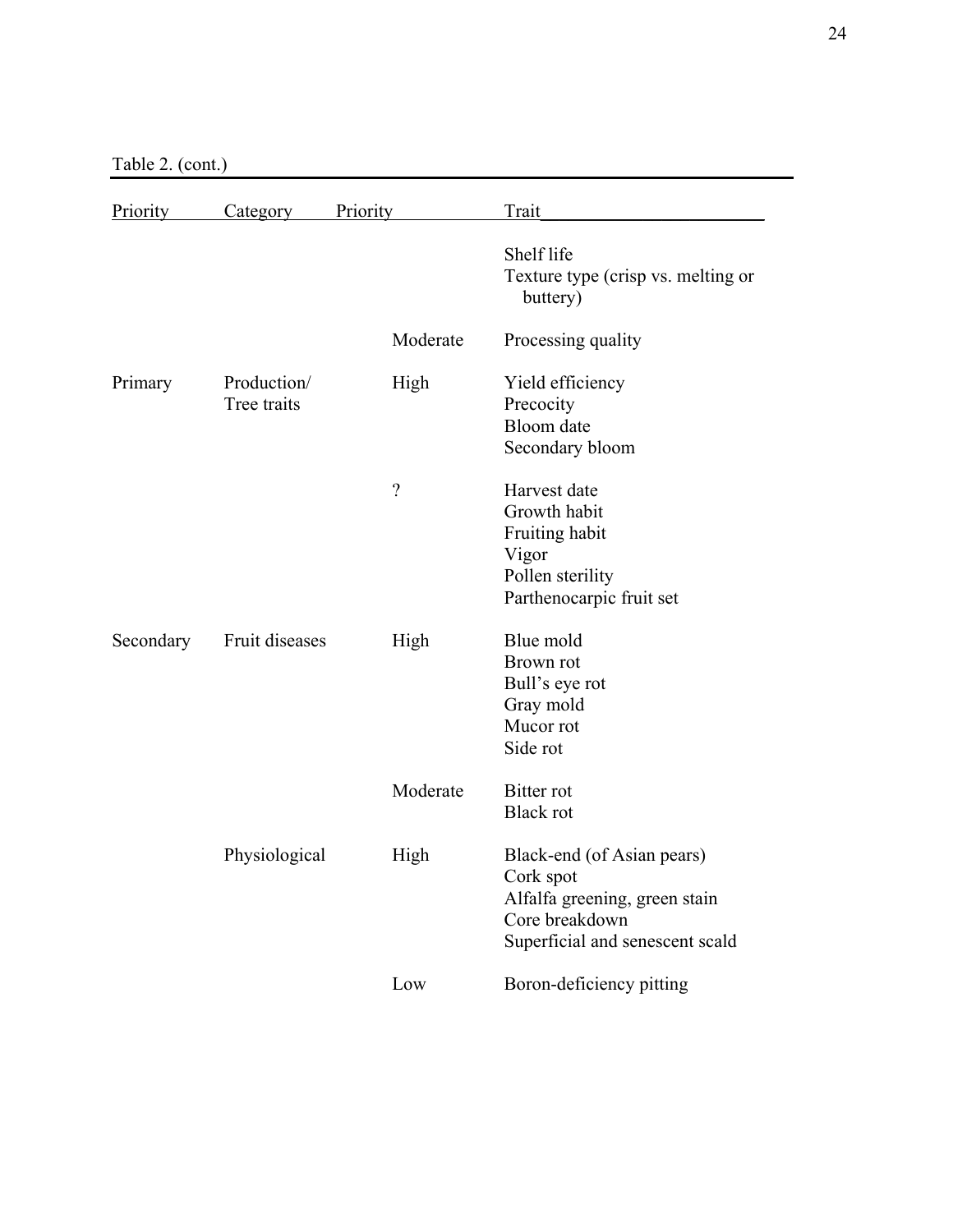Table 2. (cont.)

## II. Rootstocks

| Priority | Category                                | Priority | Trait                                                                                                   |
|----------|-----------------------------------------|----------|---------------------------------------------------------------------------------------------------------|
| Primary  | Diseases                                | High     | Crown gall<br>Collar rot<br>Fire blight                                                                 |
|          |                                         | Low      | Oak root fungus                                                                                         |
|          | Environmental<br>Adaptation             | High     | Cold-hardiness<br>Heat tolerance<br>Drought resistance<br>Range of pH tolerance<br>Soil type adaptation |
|          | Arthropod $\&$<br><b>Nematode Pests</b> | Moderate | Wooly pear aphid<br>Root lesion nematode                                                                |
|          | Production                              | High     | Size control                                                                                            |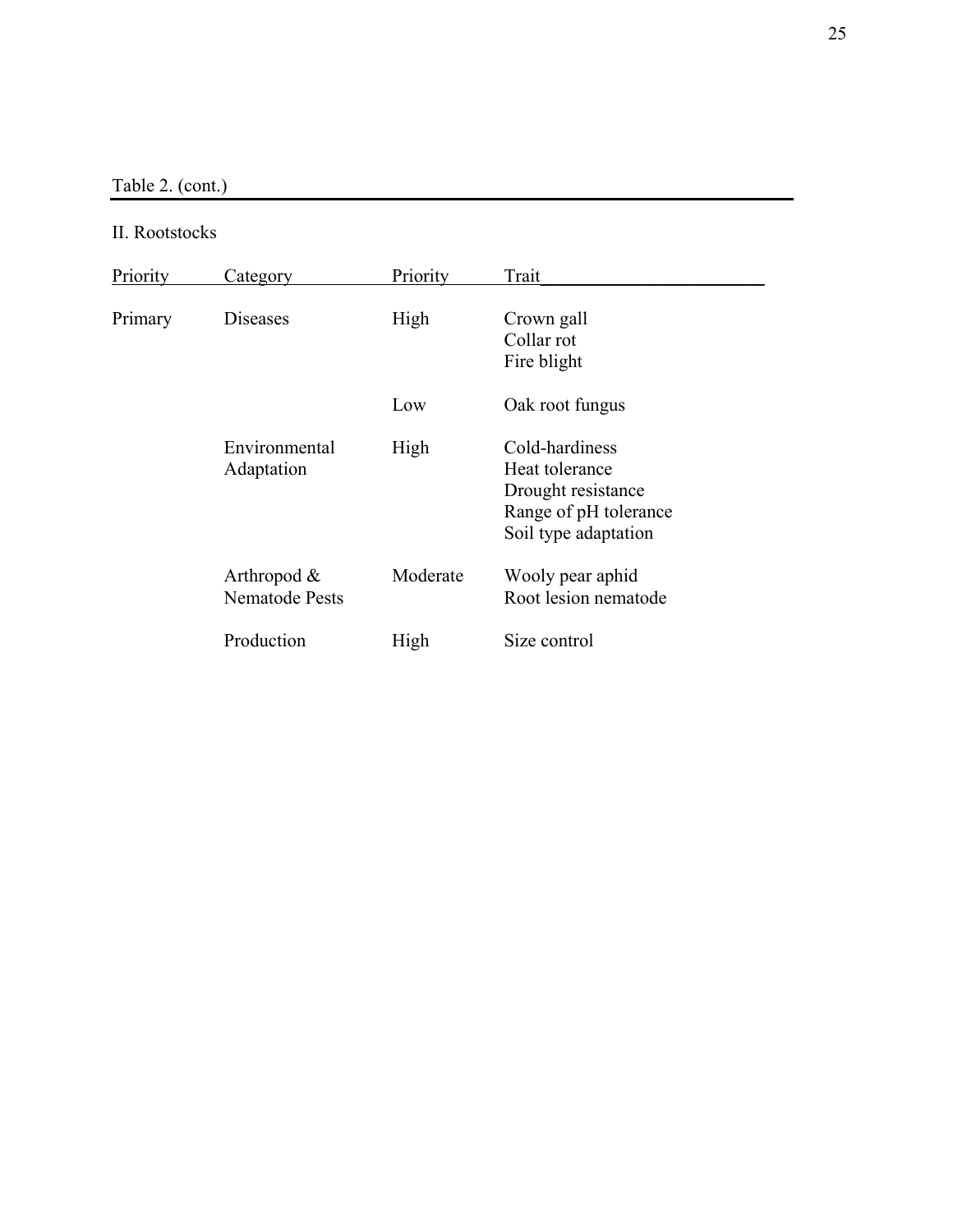Table 3. Ranking of Highest Impact Diseases of Pear<sup>1</sup>.

|                |                                                                                                                          |             |                                                                                                                                                                     | Endemic/              |                                                                                        |
|----------------|--------------------------------------------------------------------------------------------------------------------------|-------------|---------------------------------------------------------------------------------------------------------------------------------------------------------------------|-----------------------|----------------------------------------------------------------------------------------|
| Rank           | Disease                                                                                                                  | <b>Type</b> | Pathogen                                                                                                                                                            | Exotic                | Comments                                                                               |
| $\mathbf{1}$   | Fire blight                                                                                                              | bacterium   | Erwinia amylovora                                                                                                                                                   | Endemic               | Streptomycin-resistant strains<br>pose a high risk.                                    |
| $\overline{2}$ | Apple proliferation                                                                                                      |             | phytoplasma Phytoplasma mali                                                                                                                                        | Exotic                | Leafhopper transmission                                                                |
| 3              | Brown spot                                                                                                               | fungus      | Stemphylium vesicarium                                                                                                                                              | Exotic                | Economically important in Euro<br>Europe; fungicidal control exists.                   |
| 4              | Brown rot                                                                                                                | fungus      | Monilinia fructigena                                                                                                                                                | Exotic                | Fungicidal control exists.                                                             |
| 5              | Postharvest fruit rots: fungi<br>Blue mold<br>Gray mold<br>Mucor rot<br>Side rot<br>Bull's-eye rot<br>Phacidiopycnis rot |             | Penicillium expansum<br>Botrytis cinerea<br>Mucor piriformis<br>Phialophora malorum and<br>Cladosporium herbarum)<br>Neofabraea malicorticis<br>Phacidiopycnis pyri | Endemic               | High potential for fruit loss;<br>fungicidal control available<br>Newly reported in US |
|                | Coprinus rot<br>Sphaeropsis rot                                                                                          |             | Coprinus psychromorbidus<br>Sphaeropsis pyriputrescens                                                                                                              |                       | Newly reported in US                                                                   |
| 6              | Leaf, branch, and<br>fruit disease                                                                                       | fungus      | Guignardia piricola<br>(syn. Botryosphaeria<br>berengeriana f. sp.<br>$piricola)^2$                                                                                 | Endemic? <sup>2</sup> | Fungicidal control exists.                                                             |
| 7              | <b>Black spot</b>                                                                                                        | fungus      | Alternaria alternata<br>pv. kikuchiana                                                                                                                              | Exotic                | Affects Asian pear species.                                                            |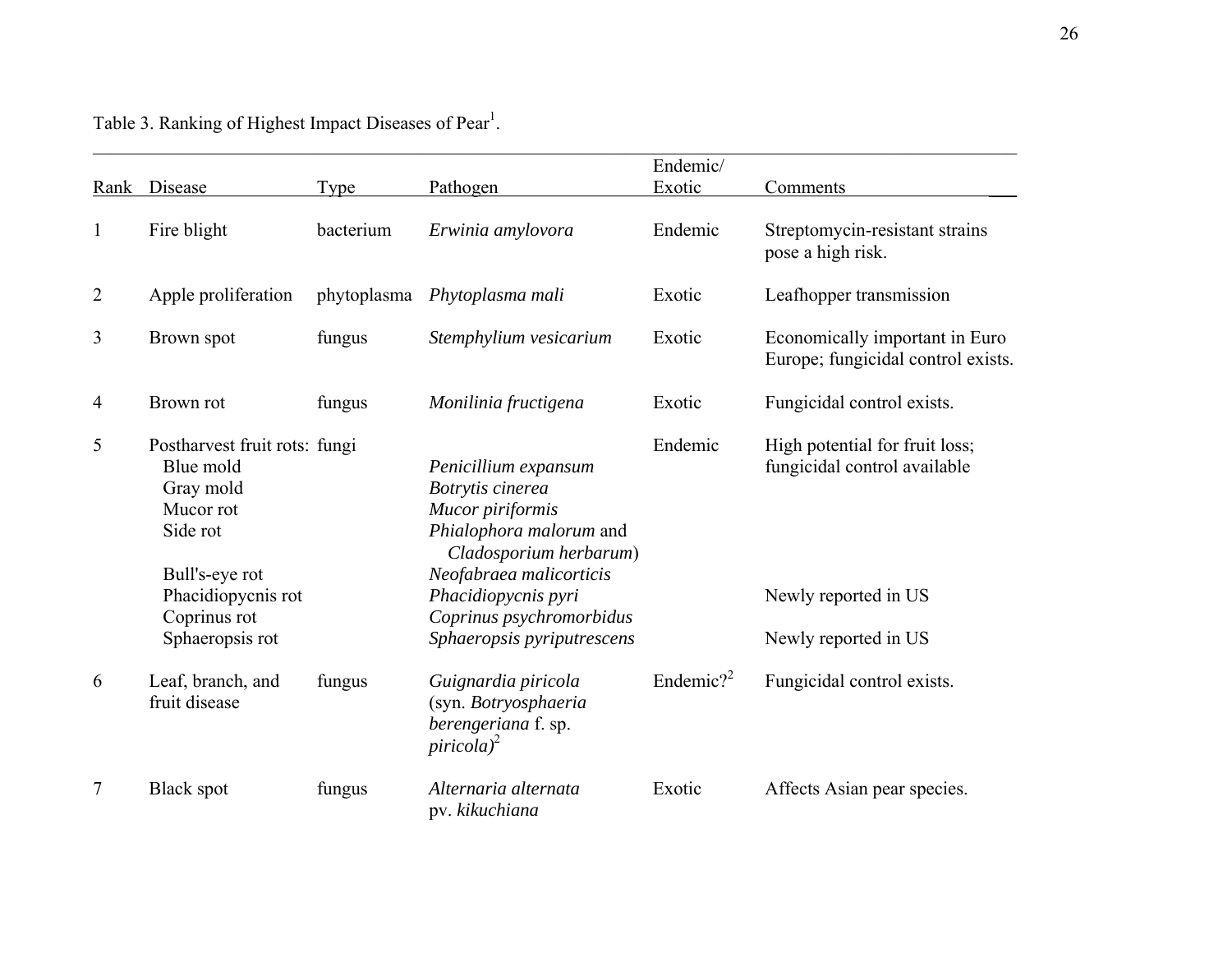Table 3. ( cont.)

|      |                                                                                                                     |                          |                                                   | Endemic/                                                              |                                                                                                                                                |
|------|---------------------------------------------------------------------------------------------------------------------|--------------------------|---------------------------------------------------|-----------------------------------------------------------------------|------------------------------------------------------------------------------------------------------------------------------------------------|
| Rank | Disease                                                                                                             | Type                     | Pathogen                                          | Exotic                                                                | Comments                                                                                                                                       |
|      |                                                                                                                     |                          |                                                   |                                                                       |                                                                                                                                                |
| 8    | Japanese pear rust                                                                                                  | fungus                   | Gymnosporangium asiaticum Exotic                  |                                                                       | Affects most P. pyrifolia cultivars                                                                                                            |
| 9    | Valsa canker                                                                                                        | fungus                   | Valsa ceratosperma                                | Endemic <sup>3</sup>                                                  | No curative fungicides, although<br>there are preventative fungicides.<br>Less severe on <i>P. pyrifolia</i> than<br>other Asian pear species. |
| 10   | Pear decline                                                                                                        | phytoplasma              | Phytoplasma pyri                                  | Endemic                                                               | Transmissible by pear psylla                                                                                                                   |
| 11   | Asian pear scab                                                                                                     | fungus                   | Venturia nashicola                                | Exotic                                                                | Most P. communis are resistant:<br>most <i>P. pyrifolia</i> are susceptible.                                                                   |
| 12   | <b>Blossom</b> blast                                                                                                | bacterium                | Pseudomonas syringae<br>pv. syringae              | Endemic                                                               | Copper-containing fungicides<br>somewhat effective.                                                                                            |
| 13   | European pear scab                                                                                                  | fungus                   | Venturia pirina                                   | Endemic                                                               | Fungicidal control exists                                                                                                                      |
| 14   | Powdery mildew                                                                                                      | fungus                   | Podosphaera leucotricha                           | Endemic                                                               | Fungicidal control exists                                                                                                                      |
| 15   | Pear bud drop<br>Pear blister canker<br>Quince sooty ringspot virus<br>Quince stunt<br>Quince yellow blotch unknown | virus<br>viroid<br>virus | ASPV <sup>4</sup><br>$ASPV4$ & ACLSV <sup>5</sup> | Exotic<br>Endemic<br>Exotic? $4$<br>Exotic? <sup>4, 5</sup><br>Exotic | Only graft-transmissible<br>Only graft-transmissible<br>Only graft-transmissible<br>Only graft-transmissible<br>Only graft-transmissible       |

 $1$  Rank is based upon potential for significant tree loss, crop loss, or loss of marketability of fruit, mode of transmission (insect vectored or graft transmission), ease of control, and susceptibility of common European or Asian cultivars.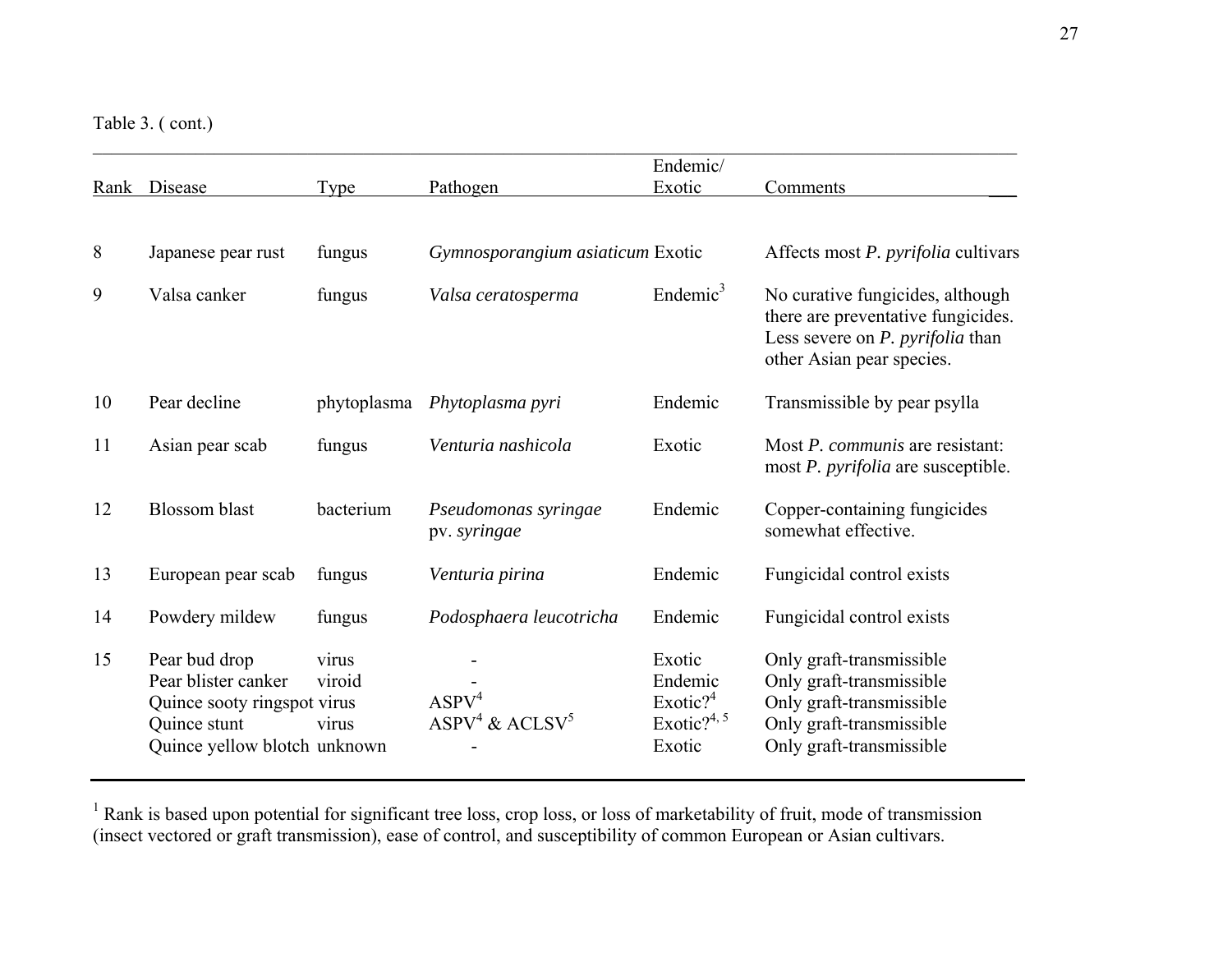<sup>2</sup> Identical to *Botryosphaeria dothidae*, which is present in the US (see Farr et al., 1989; Slippers et al., 2004).  $3^3$  It is not certain whether this pathogen is present in the Pacific Northwest and California.

 $4$  ASPV = apple stem pitting virus. Virus is known to exist in US.

 $<sup>5</sup>ACLSV$  = apple chlorotic leafspot trichovirus. Virus is known to exist in US.</sup>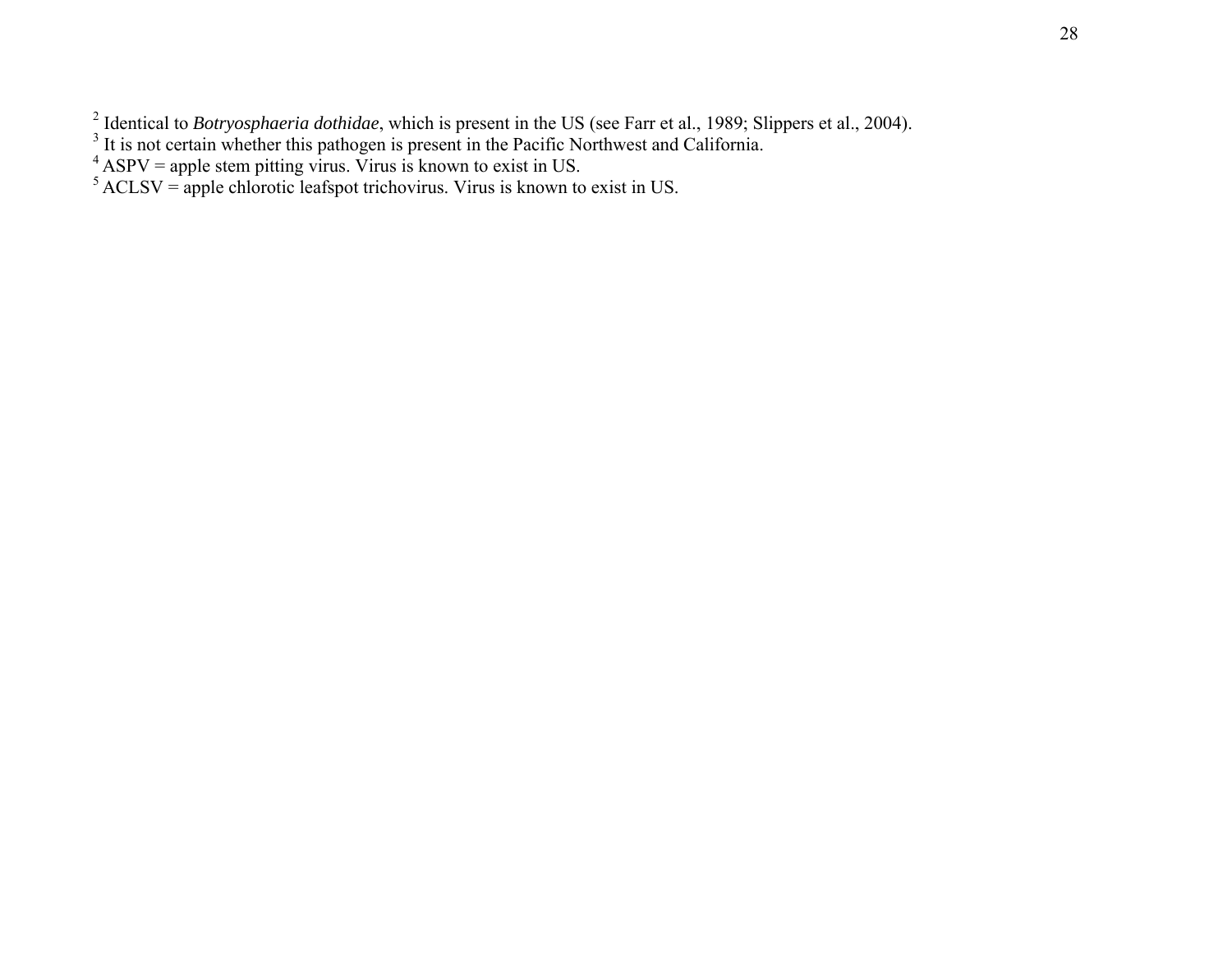## **Literature Cited**

- Amri, A., J. Valkoun, and A. Shehadeh. 2002. Promoting in situ conservation of agrobiodiversity in West Asia. ICARDA Caravan 17:31-33.
- Banno, K., S. Asito, M. Robbani, and H. Ishikawa. 2002. Intnroduction of new characteristics and genetic mapping using the phybrids between Japanese pear cv. 'Osa Nijisseiki' and European per cv.  $F_1$  'Oharabeni'. Acta Hort. 587:225-231.
- Bell, R. L. and L. F. Hough. 1986. Interspecific and intergeneric hybridization of *Pyrus*. HortScience 21:62-64.

Bell, R. L. 1990. Pears (Pyrus) Chapter 14. p. 655-697. In: J. N. Moore and J. R. Ballington, Jr. (eds.). Genetic resources of temperate fruit and nut crops. Acta Hortic. 290. Intern. Soc. Hort. Sci., Wageningen.

- Blaser, J. 1998. Biodiversity and sustainable use of Kyrgyzsatn's walnut-fruit forests: Proceedings of the seminar, Arslanbob, Dzala-abab oblast, Kyrgzstan, 4-8 Setember 1995. 182 pp. IUCN, The World Conservation Union., Cambridge.
- Browicz, K. 1972. Materials for a flora of Turkey XXVI. Notes. Royal Bot. Gard. Edinburgh 31:323.
- Davis, P. H. 1972. Flora of Turkey and the east Aegean islands. Vol. Four. University of Edinburgh Press.
- Endtmann, K. J. 1999. Taxonomy and nature conservation of wild pear (*Pyrus pyraster*) and its congeneric taxa. Beitrage fur Forstwirtschaft und Landschaftsokologie 33:123-131.

Fisher, D.F. 1922. An outbreak of powdery mildew (Podosphaera leucotricha) on pears. Phytopathology 12:103.

- Graf, H. 1977. Birnbaumsterben im Obstbaugebiet an der Niederelbe. Erwerbsobstbau 19:110-114.
- Güner, A. and Zielinski, J. 1996. The conservation status of Turkish woody flora. In: D.R. Hunt (ed.) *Temperate trees under threat*, pp.12. Proceedings of an International Dendrological Society Symposium on the conservation status of temperate trees, 30 Sept.-1 Oct. 1994, University of Bonn, Bonn.
- Hibino, H. and H. Schneider. 1970. Mycoplasmalike bodies in seive tubes of pear trees affected with pear decline. Phytopathology 60:499-501.
- Kanato, K., I. Kajiura, and D. W. McKenzie. 1982. The ideal Japanese pear. p.138-155. In: T. van der Zwet and N. F. Childers (eds.). The pear. Horticultural Publ., Gainesville, Fla.
- Kimura, T., Y. Ban, T. Yamamoto, Y. Z. Shi, K. Kotobuki, N. Matsuda, and T. Hayashi. 2002a. The Japanese per genome program I. Development of SSR markers and identification of pears. Acta Hort. 587:237-241.
- Kimura, T., Y. Z. Shi, M. Shoda, K. Kotobuki, , N. Matsuda, T. Hayashi, Y. Ban, and T. Yamamoto. 2002b. Identification of Asian pear varieties by SSR analysis. Breeding Science 52:115-121.
- Kleinschmit, J., B. Soppa, I. Wagner, U. Fellenberg, J. Schmidt, H. Brotje, G. Schute, and A. Meier-Dinkel. Forst und Holz 53:35-39.
- Kock, G. 1911. Scab, Monilia, and white spot on different fruit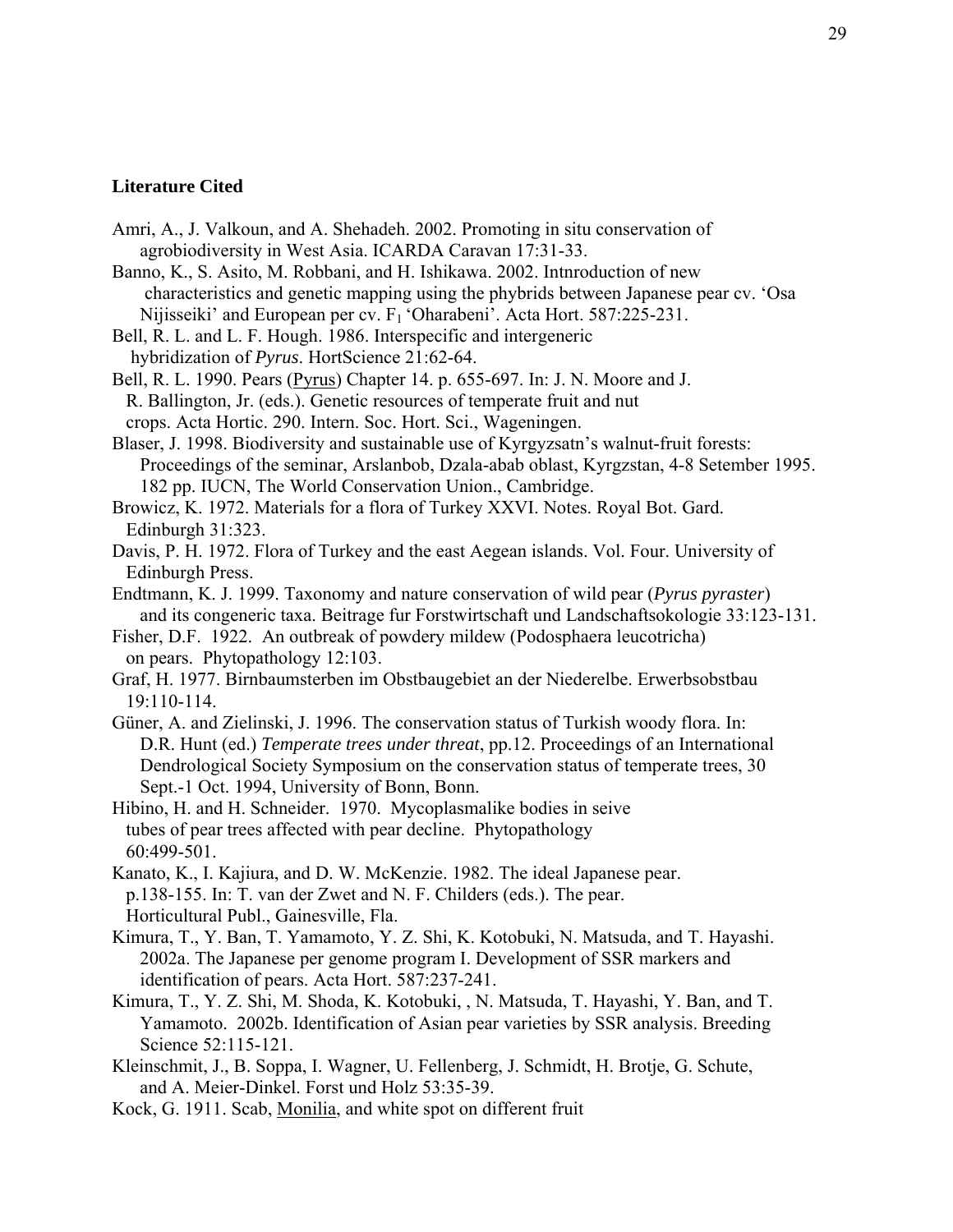varieties (in German). Z. Landw. Versuchsw. Osterr. 14:209-213.

Kovalev, N. V. 1963. Leaf blight of pears (In Russian). Zasc. Rast.

- Vred. Bolez. 8(11):58. (Hort. Abstr. 34:2545, 1964).
- Lear, M., and Hunt, D. 1996. Updating the threatened temperate tree list. Pp. 161-171. In: D. Hunt. Temperate trees under threat. Proceedings of an IDS Symposium on the conservation status of temperate trees, University of Boon, 30 September – 1 October 1994. International Dendrological Society, Stanington.
- Lombard, P. B. and M.N. Westwood. 1987. Pear rootstocks. p.145-183. In: R.C. Rom and R.F. Carlson, (eds.). Rootstocks for fruit crops. John Wiley and Sons, New York.
- Mittmann-Maier, G. 1940. The susceptibility of apple and pear varieties to monilia fruit rots (In German). Gartenbauwiss.15:334-361. (Hort. Abstr. 12:89; 1942).
- Monte-Corvo, L., L. Goulão, and C. Oliveira. 2001. ISSR analysis of cultivars of pear and suitability of molecular markers for clone discrimination. J. Amer. Soc. Hort. Sci. 126:517-522.
- Ohba, H. 1996. A brief overview of the woody vegetation of Japan and its conservation status. Pp. 89-107. In: D.R. Hunt (ed.) *Temperate trees under threat*, pp.12. Proceedings of an International
	- Dendrological Society Symposium on the conservation status of temperate trees, 30 Sept.-1 Oct. 1994, University of Bonn, Bonn.
- Oitto, W. A. , T. van der Zwet, and H. J. Brooks. 1970. Rating of pear cultivars for resistance to fire blight. HortScience 5:474-476.
- O'Rourke, D. 2004. World pear review. Belrose, Inc., Pullman.
- Paprstein, F, J. Kloutvor, and V. Holubec. 2002. Mapping of the regional cultivars of fruit woody species in the Czech Republic. pp. 71-76. In: W. Swiecicki, B. Naganowska, and B. Wolko (eds.) Broad variation and precise characterization – limitation for the future. Proceddings of the XVIth EUCARPIA Genetic Resources Section Workshop, Poznan, Poland, 16-20 May 2001.
- Sanada, T., T. Nishida, and F. Ikeda. 1988. Resistant mutant to black spot disease of Japanese pear 'Nijisseiki' induced by gamma rays. J. Jap. Soc. Hort. Sci. 57:159-166.
- Sĭndelář, J. 2002. Toward a threatened forest treer species preservation on the example of crab apple (*Malus sylvestris* L.) abd wukd oer (*Pyrus pyraster* L. [Burgsdorf]). Zpravy Lesnickeho Vyzkumu 47:199-203.
- Thibault, B., P. Lecomte, L. Hermann, and A. Belouin. 1987. Assessment of the susceptibility to Erwinia amylovora of 90 varieties or selections of pear. Acta Hort. 217:305-309.
- U. S. Department of Agriculture National Agricultural Statistics Service. 2002. 2002 Census of Agriculture. (http://www.nass.usda.gov/census). USDA-NAAS, Washington.
- U. S. Department of Agriculture National Agricultural Statistics Service. 2004. Agricultural Statistics – 2004. (http://www.usda.gov/nass/pubs/agr04/acro04.htm). USDA-NASS, Washington.
- van der Zwet, T., and S. V. Beer. 1999. Fire blight its nature, prevention, and control.